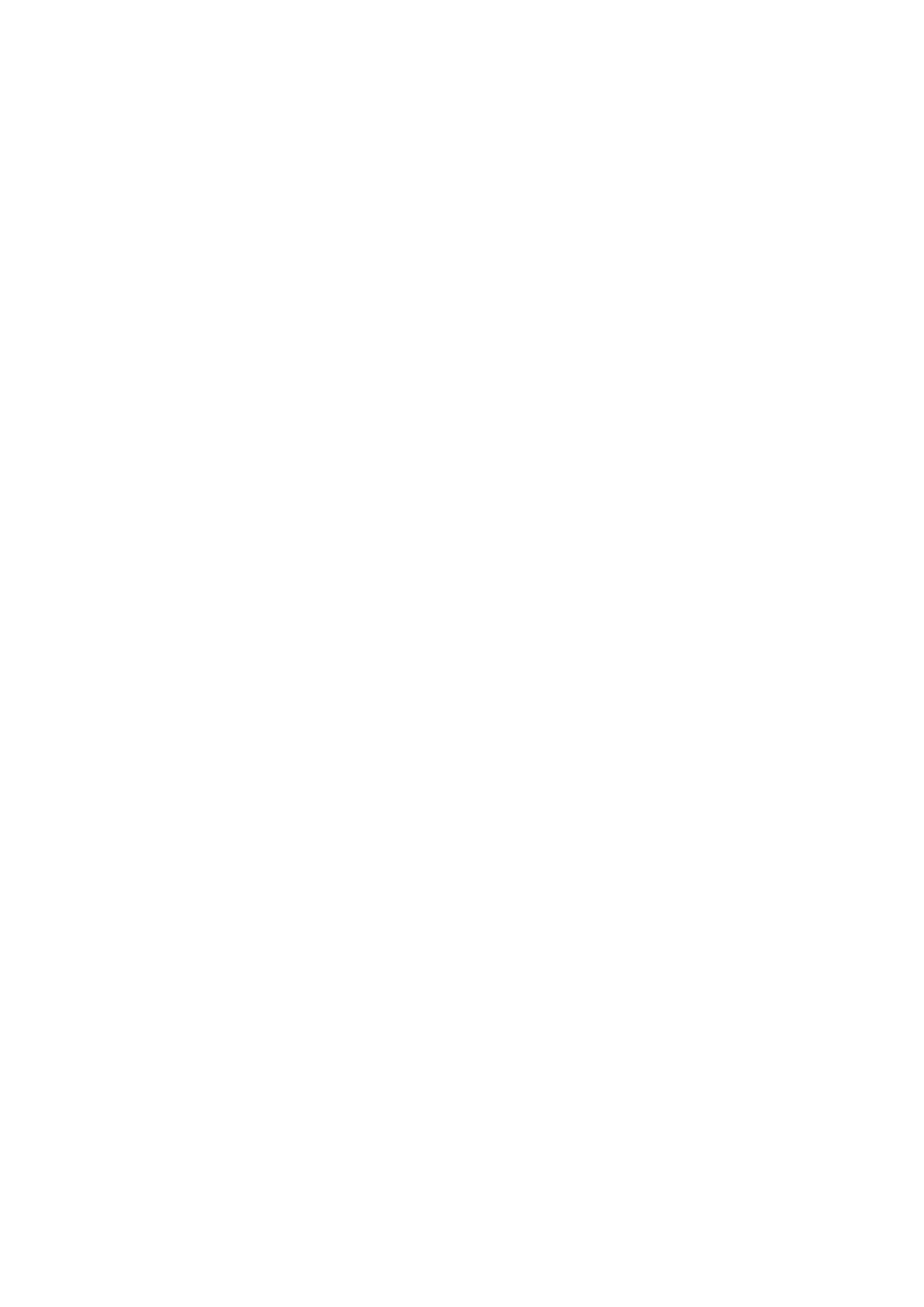## Improving eQTL Analysis using a Machine Learning Approach for Data Integration: A Logistic Model Tree Solution

#### **Authors:**

|                                  | E-Mail                          | Telephone           |
|----------------------------------|---------------------------------|---------------------|
| Stefano Beretta <sup>1,2</sup>   | stefano.beretta@disco.unimib.it | $(+39)0264487832$   |
| Mauro Castelli <sup>3</sup>      | mcastelli@novaims.unl.pt        | $(+351)213828610$   |
| Ivo Gonçalves <sup>3,4</sup>     | igoncalves@novaims.unl.pt       | $(+351)213828206$   |
| Ivan $\rm Kel^2$                 | ivan.kel@itb.cnr.it             | $(+39)02$ 2642 2606 |
| Valentina Giansanti <sup>2</sup> | valentina.giansanti@itb.cnr.it  | $(+39)02$ 2642 2606 |
| Ivan Merelli <sup>2,*</sup>      | ivan.merelli@itb.cnr.it         | $(+39)02$ 2642 2606 |
|                                  |                                 |                     |

#### **Addresses:**

- Dipartimento di Informatica Sistemistica e Comunicazione, Università degli Studi di Milano-Bicocca, Viale Sarca 336, 20126 Milan, Italy.
- Istituto di Tecnologie Biomediche, Consiglio Nazionale Ricerche, Via F.lli Cervi 93, 20090 Segrate, Italy.
- <sup>3</sup> NOVA IMS, Universidade Nova de Lisboa, Campus de Campolide, 1070-312, Lisboa, Portugal.
- CISUC, Department of Informatics Engineering, University of Coimbra, Coimbra, Portugal.
- *⋆* Corresponding author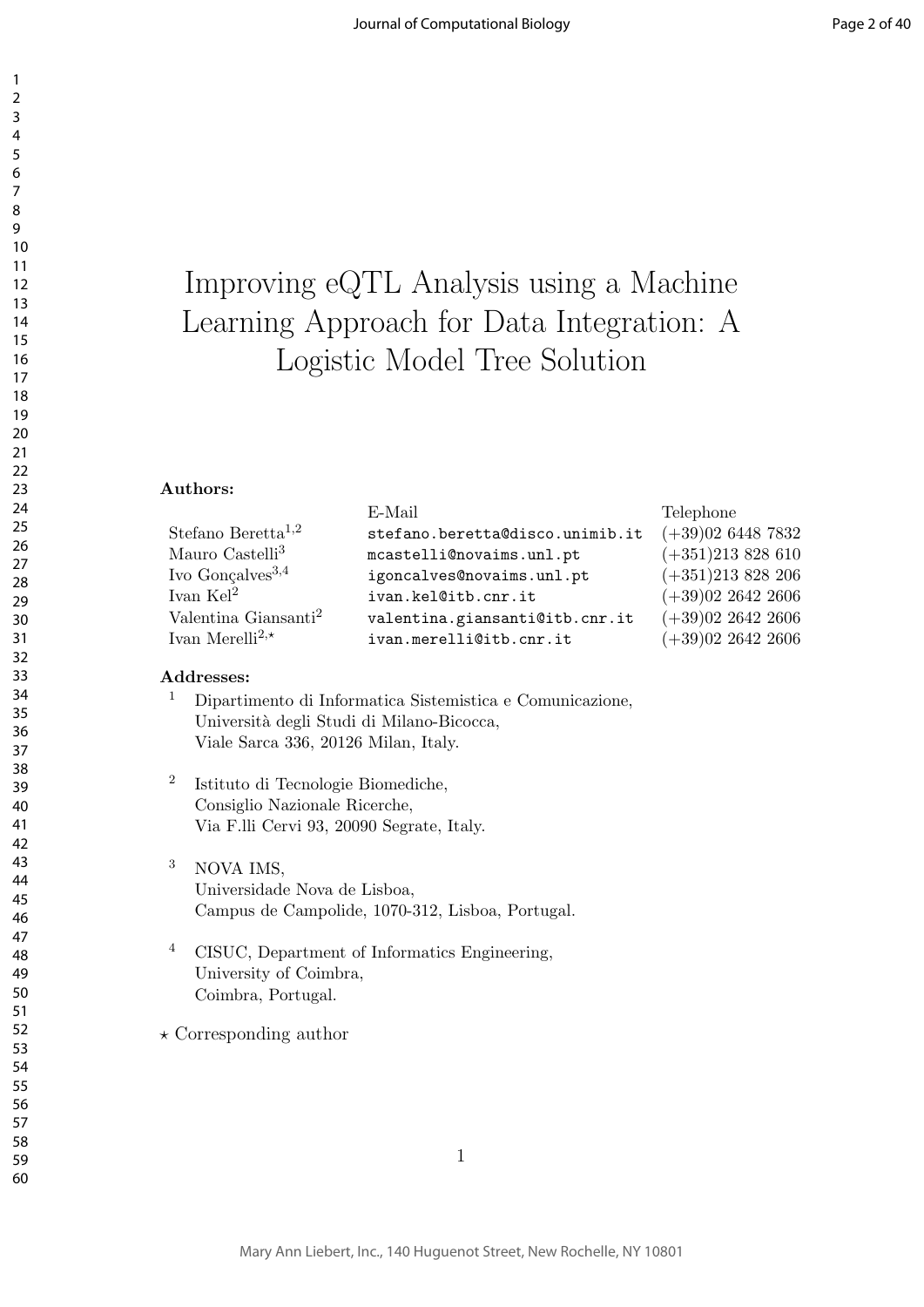#### 

#### **Abstract**

eQTL analysis is an emerging method for establishing the impact of genetic variations (such as single nucleotide polymorphisms) on the expression levels of genes. Although different methods for evaluating the impact of these variations are proposed in the literature, the results obtained are mostly in disagreement, entailing a considerable number of false positive predictions. For this reason, we propose an approach based on Logistic Model Trees that integrates the predictions of different eQTL mapping tools in order to produce more reliable results. More precisely, we employ a machine learning based method using logistic functions to perform a linear regression able to classify the predictions of three eQTL analysis tools (namely, R/qtl, Matrix-EQTL, and mRMR). Given the lack of a reference dataset and that computational predictions are not so easy to test experimentally, the performance of our approach is assessed using data from the DREAM5 challenge. The results show the quality of the aggregated prediction is better than that obtained by each single tool in terms of both precision and recall. We also performed a test on real data, employing genotypes and microRNA expression profiles from C. elegans, which proved that we were able to correctly classify all the experimentally validated eQTLs. This good results come both from the integration of the different predictions, and from the ability of this machine learning algorithm to find the best cut-off thresholds for each tool. This combination makes our integration approach suitable for improving eQTL predictions for testing in a laboratory, reducing the number of false positive results.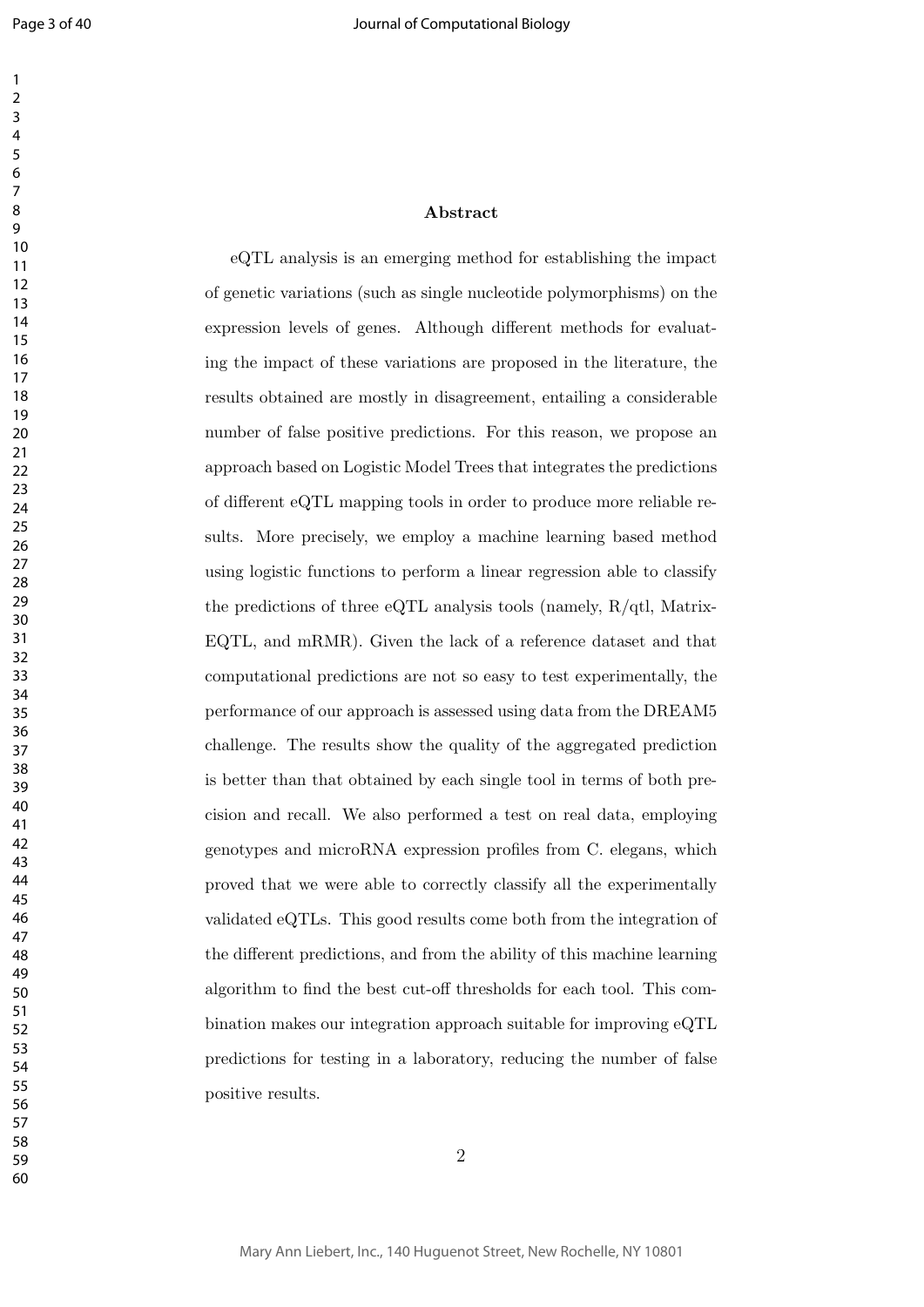**Keywords:** Machine Learning, Evolutionary Algorithm, Genetic Programming, eQTL Analysis, Data Integration

### **1 Introduction**

Due to the importance of their role in a variety of regulatory processes and in several diseases, single nucleotide polymorphisms (SNPs) are widely studied, with particular attention given to their interactions with genes and pathologies [Merelli (2013)]. For this purpose, one of the methods most used to link the expression of genes/proteins to different genotypes is the expression quantitative trait loci (eQTL) mapping, which studies the impact of SNPs on differential measurable gene transcript levels.

More precisely, eQTL analyses seek to identify genomic variations whose genotypes affect the expression of specific genes. In the last few years, much effort has been made to define methods for performing eQTL analysis, with many different approaches being developed.

In particular, most eQTL studies separately test for each SNPgene pair. The association between expression and genotype is mainly tested using the linear regression and ANOVA models, as well as nonlinear techniques including generalized linear and mixed models. For example, the technique implemented in MatrixEQTL [Shabalin (2012)] tests the associations between each possible pair of SNP and transcript using two models: linear and ANOVA. In the former model, the effect of genotype is additive and its significance is evaluated using a t-statistic, while in the latter the genotype is modeled as a categorical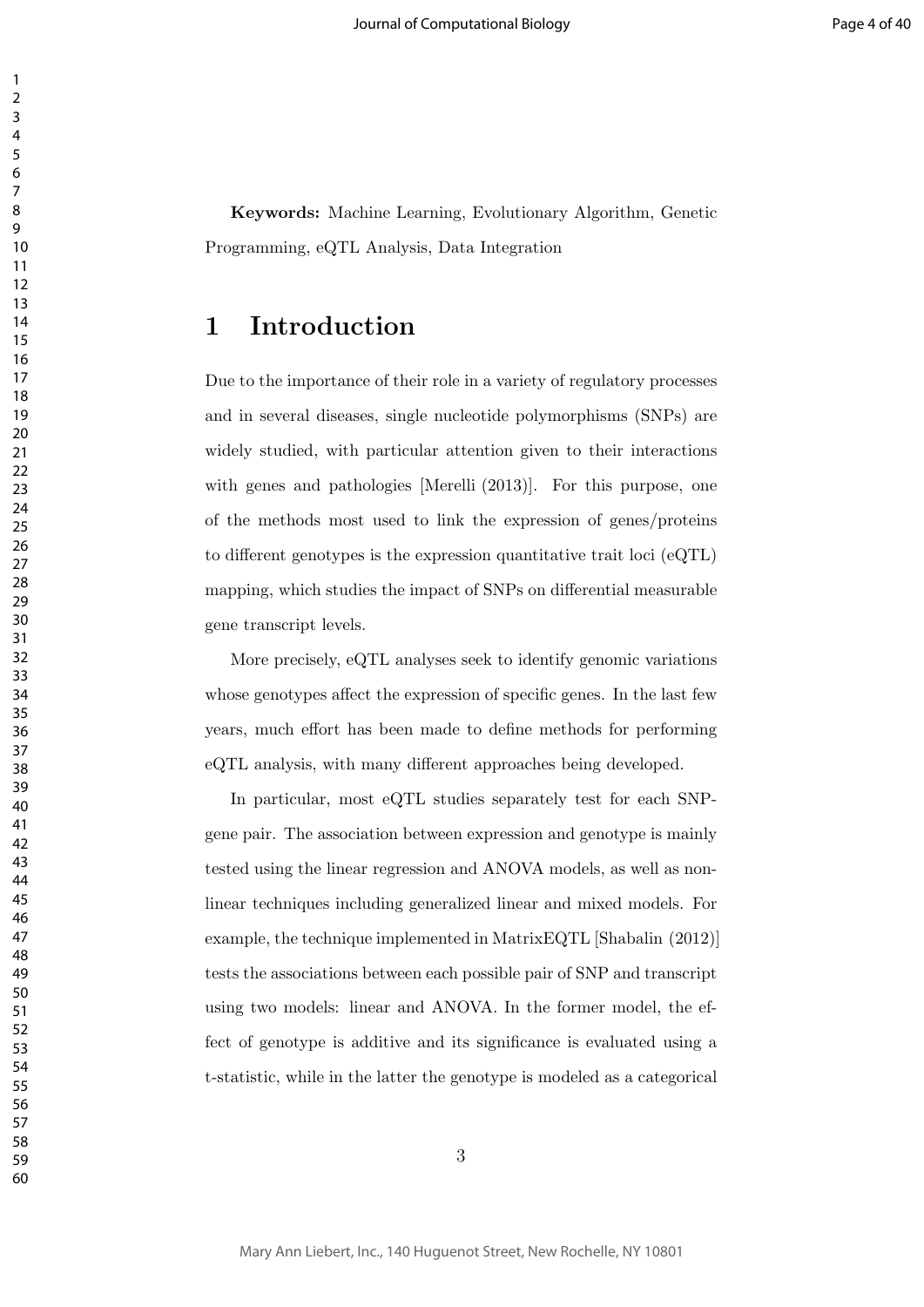variable and the significance is evaluated using the ANOVA approach.

Bayesian regression can also be used for eQTL analysis [Servin and Stephens (2007)] as well as models accounting for pedigree [Abecasis (2002)] and latent variables [Leek and Storey (2007)]. Moreover, several methods have been developed to find groups of SNPs associated with the expression of a single gene [Hoggart (2008), Kao (1999), Lee (2008), Zeng (1993)].

Another approach, employed by one the most popular tools for eQTL analysis,  $R/dt$  [Broman (2003)], is to use Hidden Markov Models (HMM) to deal with missing genotype data. In this way, the method can deal with the presence of genotyping errors, backcrosses, intercrosses, and phase-known four-way crosses when performing eQTL analysis.

Recently, a tool called mRMR was proposed in the literature [Huang and Cai (2013)]. This machine learning based method tests all the possible types of dependencies by taking advantage of Mutual Information (MI) to assess the association between genotypes and gene expressions. More precisely, the key point is to consider not only the interaction between an SNP and a gene, but also the redundancy among genes, which is used to detect indirect associations.

Although several computational methods have been developed for predicting eQTLs [Wright (2012)] and the results obtained in several studies using state-of-art methods reveal interesting aspects, there are substantial differences when different outputs are compared, since all the algorithms provide some false positive results. Some tools have been developed to compare results obtained with different tech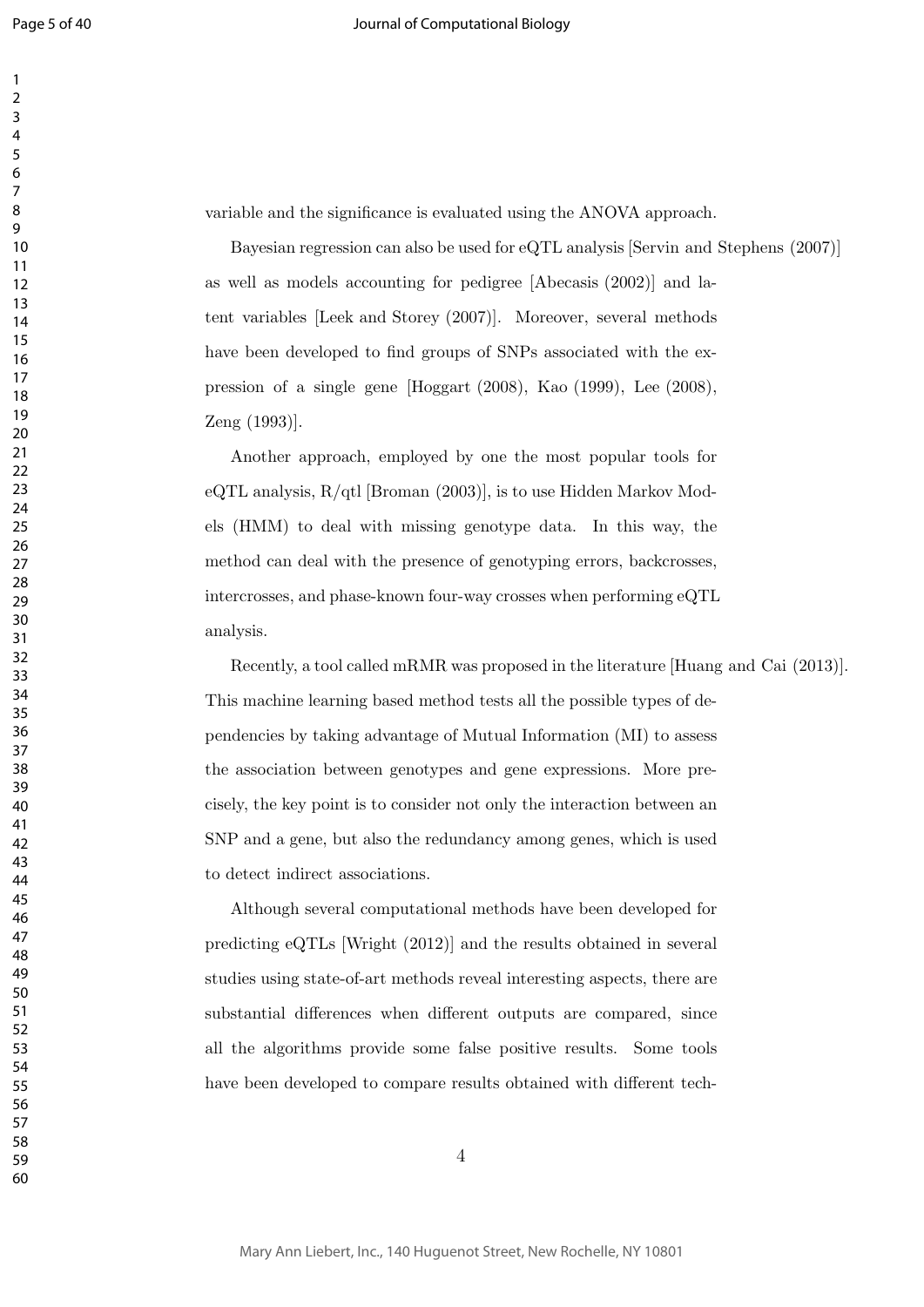niques [Kel (2016)]. This approach allows the possibility of performing a genome wide analysis in parallel fashion, but an exhaustive integration of the results is lacking. As observed in some analysis, there are significant differences in the results, also considering the list of top eQTL predictions (see [Huang and Cai (2013)] and the Supplementary Material of [Kel (2016)]). Although such comparisons are inconclusive since for a full evaluation different scenarios should be considered (such as the quantity of data, the number of variables, and the missing information), it is clear the tools are often in disagreement and robust results are still missing. The same issue has been successfully addressed in the prediction of miRNA-target interactions [Beretta (2017)] and also in the reconstruction of cancer networks by combining Bayesian approaches and evolutionary techniques [Beretta (2016)]. This lack of consensus in the eQTL predictions opens up the possibility of exploiting machine learning techniques to reduce the number of false positives. The biggest challenge in performing this task relates to the lack of standard reference datasets [Michaelson (2010)].

In response to this issue, the DREAM (Dialogue on Reverse Engineering Assessments and Methods) community, whose aim is to assess the performance of different techniques to solve problems coming from the biological field, proposed a challenge for eQTL mapping called DREAM5 (https://www.synapse.org/#!Synapse:syn2787209). The goal of one of these challenges (DREAM5 SYSGEN A) was to reverseengineer the interaction networks, starting from synthetic genetic variations and gene expression data. This problem simulates the mapping of both *cis-* and *trans-*eQTL, on *in silico* networks and, to this end,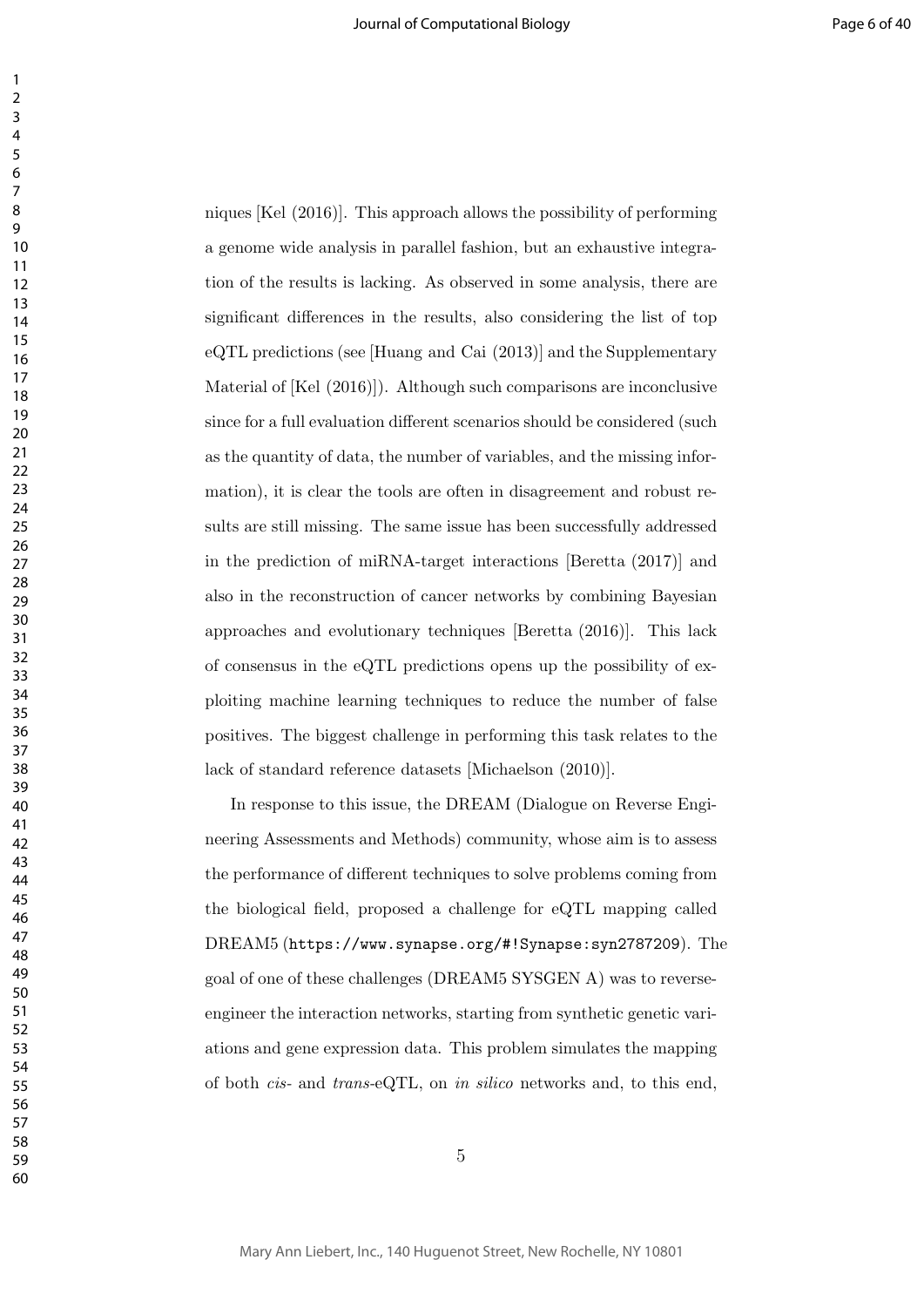it can be used to evaluate the accuracy of the existing methods and tools. Finally, after the DREAM5 challenge was concluded, the reference networks were released, which we used as *ground truth* for the predictions.

Machine learning techniques have been applied on the same dataset as described in [Ackermann (2012)]. More precisely, in this work *Random Forests* and *LASSO* methods have been applied to the DREAM5 datasets to directly perform the eQTL mapping.

On the other hand, in this work we present an integrative machine learning approach to combine the results obtained by the tools previously introduced for eQTL analysis based on a supervised learning process. The aim is to build a system to combine the predictions of existing tools with the specific goal of establishing whether an interaction between an SNP and a gene is likely to be real or not. To accomplish this task, the technique described in this study considers two different phases: initially the problem related with data unbalancing is addressed using an under-sampling technique; in the second phase, the transformed data are used to build a predictive model (i.e., a classifier) by means of a Model Tree [Landwehr (2005)], in which the linear regression functions take the form of logistic functions. These two steps of the proposed method, as well as the design choices, are described in the subsequent sections of this paper. By taking advantage of the DREAM5 datasets, for which we have the standard reference (i.e. we know, of all the possible pairs of SNP-gene interactions, those that are true), we trained the proposed classifier by taking into account the predictions obtained with R/qtl, MatrixE-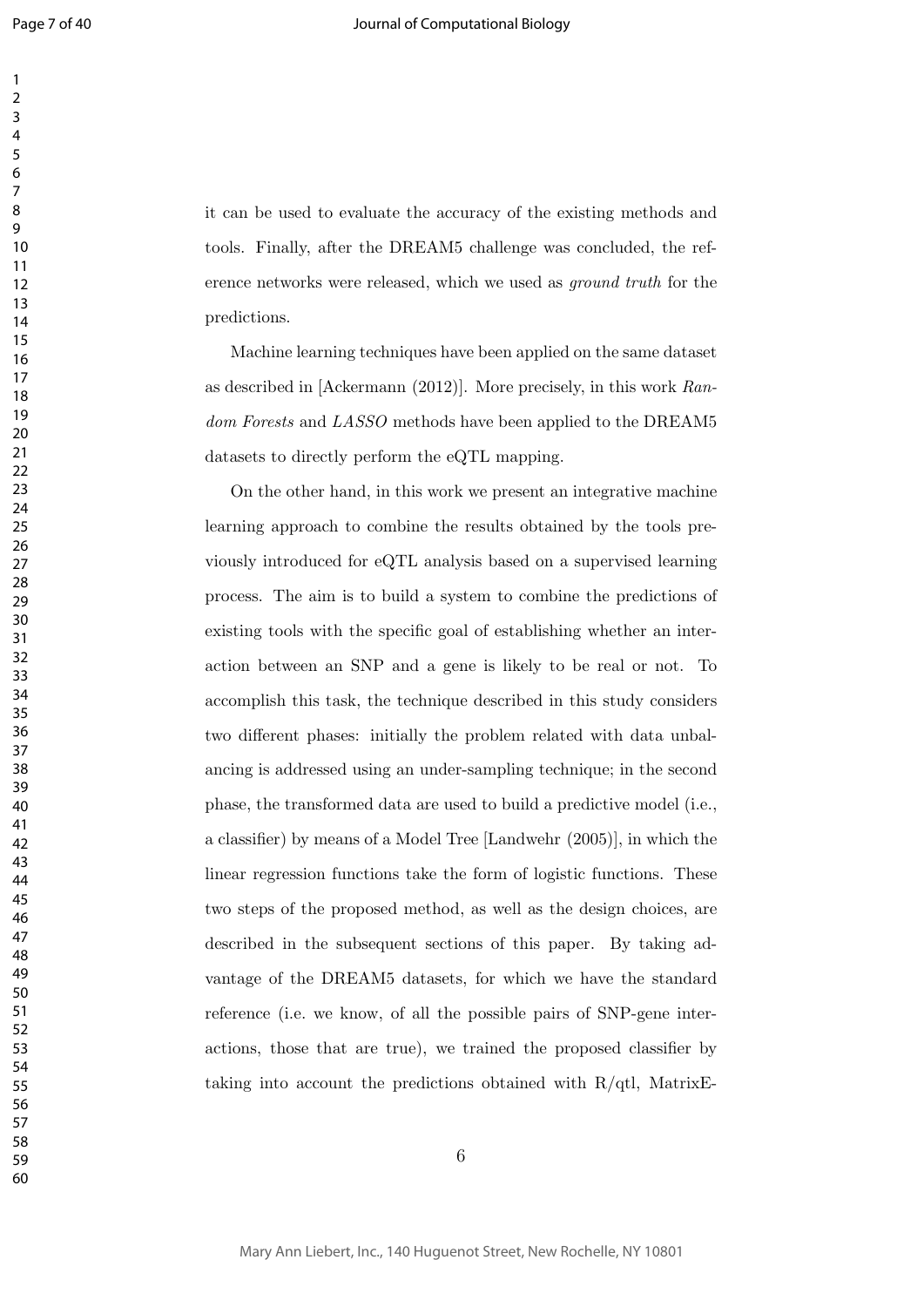QTL, and mRMR, namely the tools most commonly used for eQTL analysis [Wright (2012)].

Using the trained model, we also performed a test on real data, using genotypes and microRNA expression profiles from C. elegans, showing that we were able to correctly classify all the experimentally validated eQTLs. The advantage of our method is that it is able not only to take advantage of different results that are combined, but also to find the best threshold values for each tool in each dataset to identify the correct SNP-gene pairs.

We wish to point out that since the main focus of this work is on integrating predictions with a machine learning technique based on Logistic Model Trees, we did not consider other sources of information. In any case, we highlight the fact it would be possible to integrate additional sources of data such as chromatin accessibility, and histone modification and methylation to confirm, for example, trans-eQTL predictions [Merelli (2015), Duggal (2014)].

The code and the datasets used for the experimental evaluation of our method available at https://github.com/beretta/eQTL-LMT. Additionally, a script to fully replicate the experimental analysis on the available DREAM5 datasets is present.

The paper is structured as follows: Section 2 describes the two steps of the proposed machine learning approach based on Logistic Model Trees, while Section 3 presents the experimental analysis and discusses the results. Section 4 summarizes the main contributions of this work and suggests future research directions.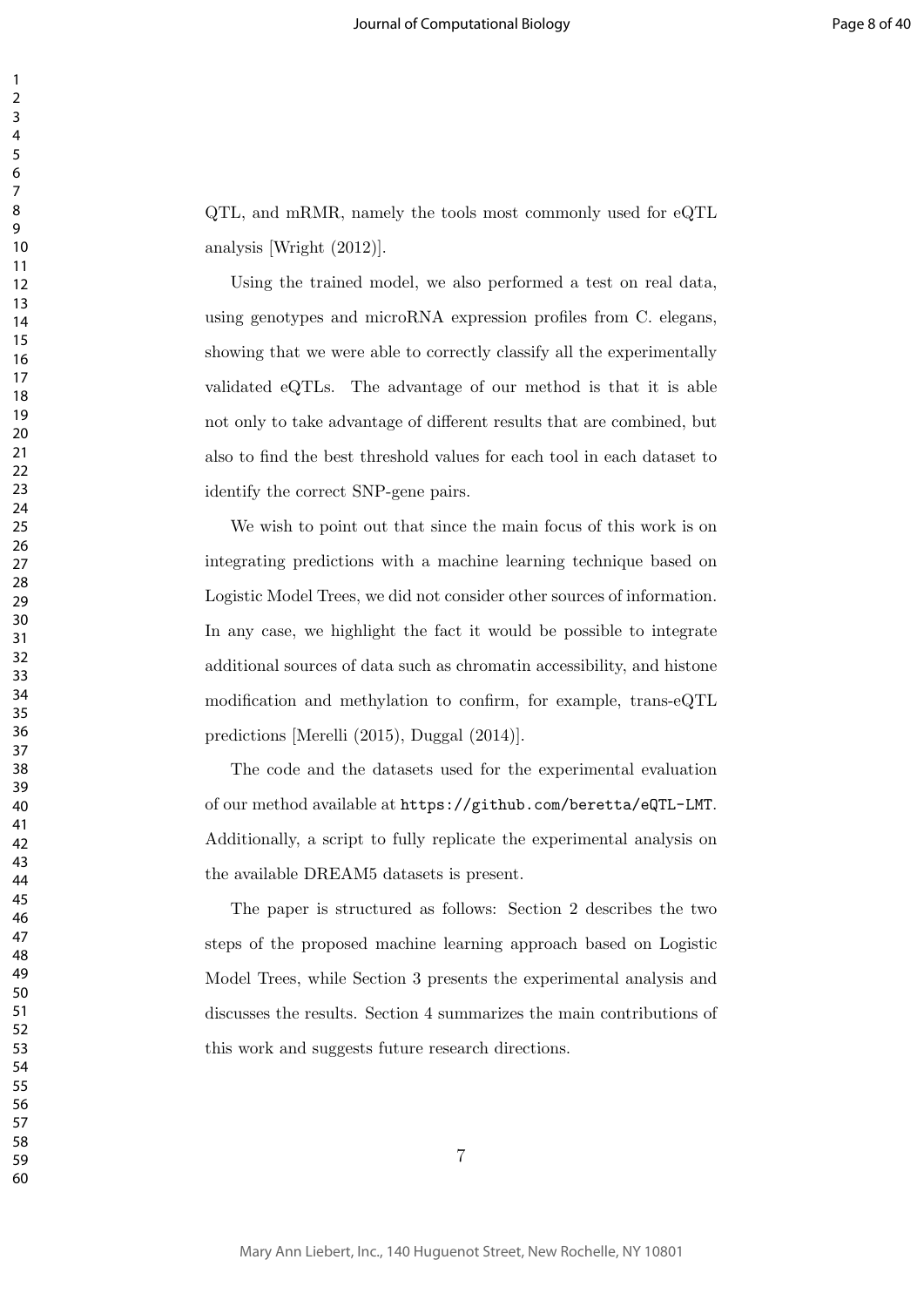### **2 Method**

This section outlines the two main components of the proposed system. Section 2.1 introduces the unbalanced data problem and describes the sampling technique considered in this study. Section 2.2 describes the logistic model tree algorithm used to analyze the resulting balanced datasets.

#### **2.1 Data Sampling**

One of the core issues to be addressed before building a classifier relates to the distribution of the data among the classes. A dataset is unbalanced when at least one class is represented by only a small number of training examples (called the minority class) while the other class(es) make up the majority. In this work, we consider a binary classification problem, that is, a problem having two classes where one contains most of the examples (majority class) while the other one only has a few examples (minority class). In the eQTL mapping problem, the minority class is composed of the true SNP-gene interactions, while the majority class consists of all the other possible combinations of SNPs and genes. In this scenario, classifiers usually have good accuracy on the majority class, but very low accuracy with respect to the minority class due to the influence the larger majority class has on traditional training criteria [Ganganwar (2012)]. In fact, most classification algorithms seek to minimize the error rate, corresponding to the percentage of the incorrect predictions of class labels, but ignore the difference between types of misclassification errors, implicitly assuming that all misclassification errors come at equal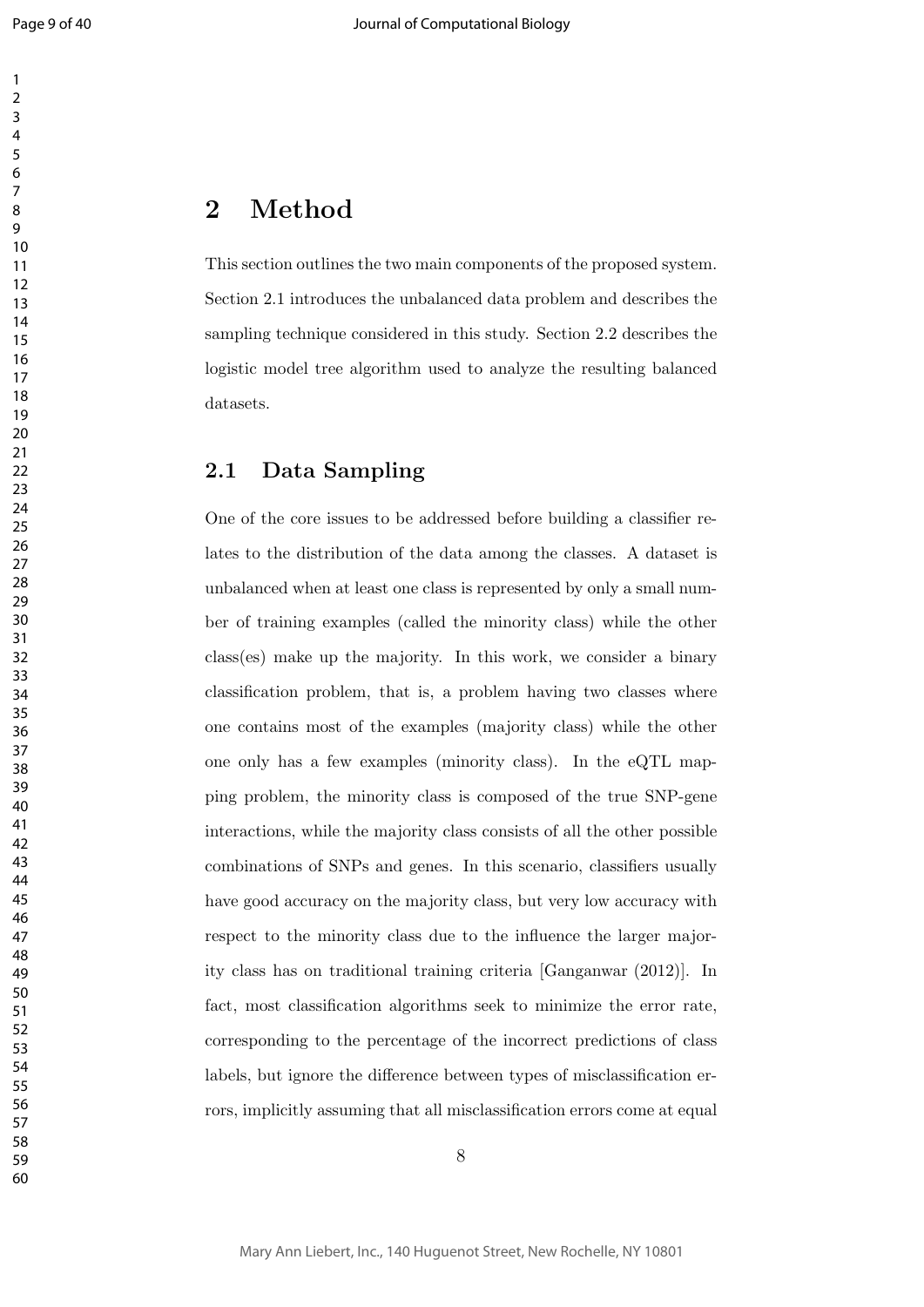cost.

In several real-world applications this assumption may be not true and classifiers built on these unbalanced data may thus produce unsatisfactory results. When an application is characterized by unbalanced data, two main options can be considered: (1) ignoring the problem; and (2) balancing the dataset. The first option typically results in a final classifier that is biased, with all the instances classified in the class corresponding to the majority class. The motivation is related to the fact the model looks at the data and cleverly decides the best thing to do is to always predict "Majority class" to achieve a high level of accuracy. The second option distinguishes two different approaches [Ganganwar (2012)]: data-level techniques and algorithmiclevel techniques. At the data level, several solutions proposing many different forms of resampling have been developed, while at the algorithmic level the presented solutions are related to the particular machine learning technique under investigation [Nguyen (2009)]. At the data level, two main approaches may be identified: (1) oversampling techniques; and (2) undersampling techniques. The former family contains methods designed to increase the number of instances in the minority class by replicating them in order to include a higher representation of the minority class in the sample. This process can be performed by randomly selecting the instances of the minority class that must be replicated, or by using more complex criteria [Guo (2008)]. While oversampling methods lead to no information loss, they increase the likelihood of overfitting since they replicate the minority class events [Japkowicz and Stephen (2002)]. In addition, the criterion used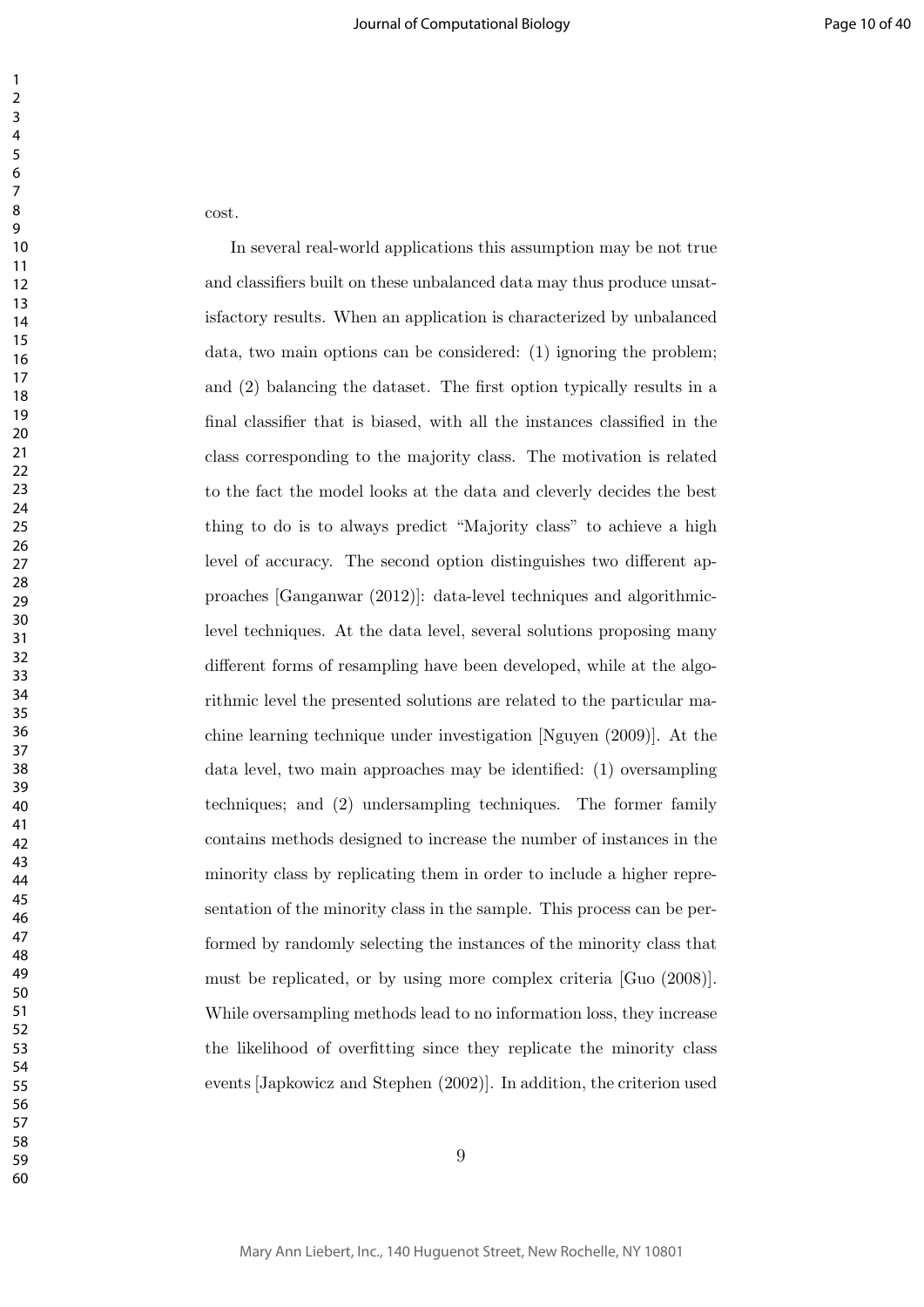to select the observations to be replicated has an important impact on the final model's performance [Japkowicz and Stephen (2002)]. On the other hand, undersampling methods aim to balance class distribution by selecting majority class examples until the majority and minority class instances are balanced out. Also in this case it is possible to define a random selection strategy, or more complex criteria [Guo (2008)]. The biggest disadvantage of undersampling relates to the fact the sample chosen might be an inaccurate representation of the class distribution. On the other hand, undersampling does not require synthetic data to be generated and improves run time by reducing the number of training data samples.

In this study, considering the large amount of biological data available nowadays, we focus on a specific data level method, which tries to balance the data by undersampling the majority class. The method selects a number of training instances from the majority class equal to the number of training instances in the minority class.

To select the undersampling method, the "unbalance" R package was used and the following undersampling techniques were evaluated:

• Random. This method aims to balance class distribution through the random elimination of instances belonging to the majority class. The data considered in this work are composed of two classes, in which the majority class covers 99*.*8% of the available data. Hence, random sampling of the observations of the majority class will probably result in a poor selection of the instances. For this reason, we did not take this undersampling strategy into account.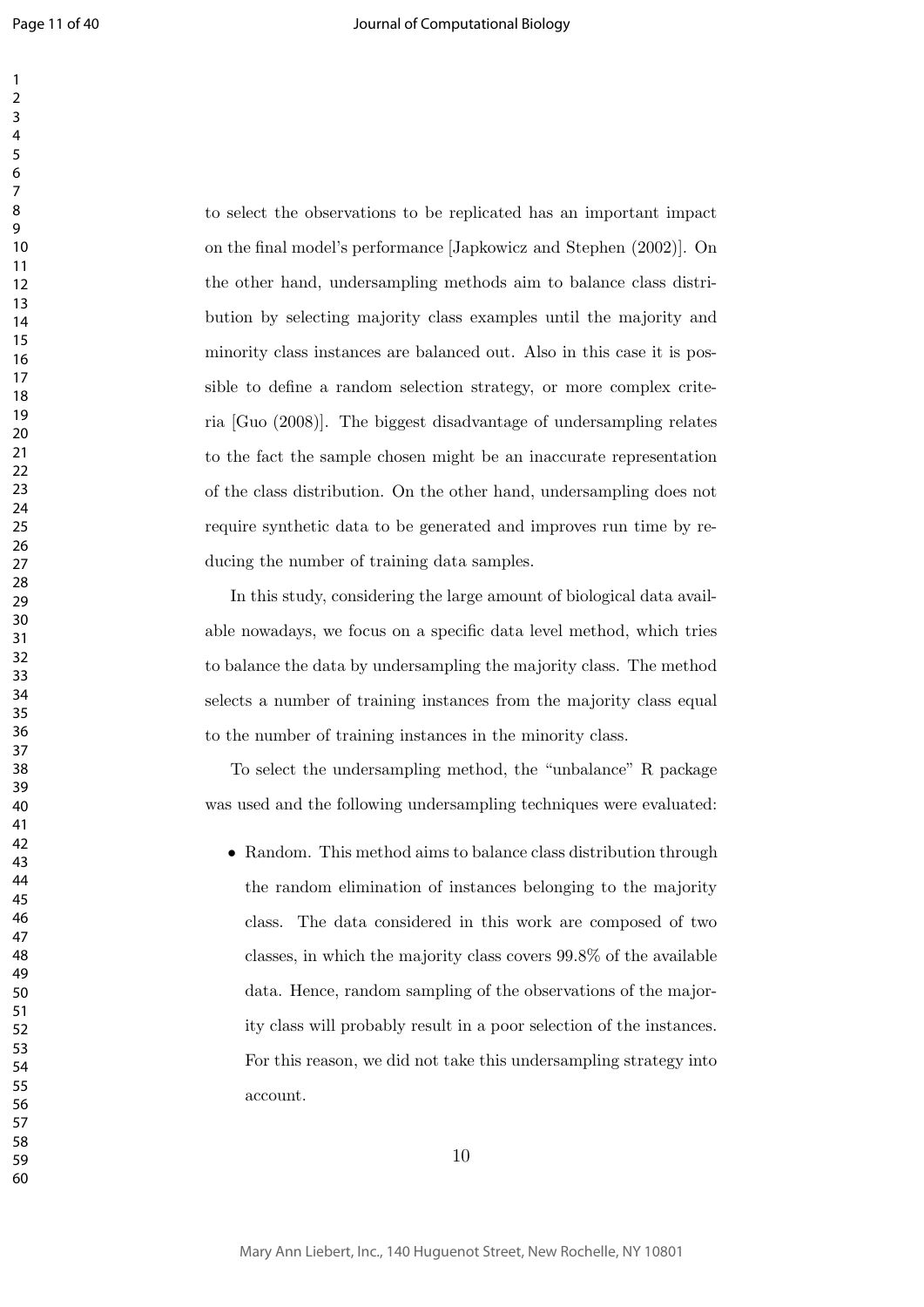- Neighborhood Cleaning Rule (NCL) [Laurikkala (2001)]. NCL works by first removing negatives examples which are misclassified by their 3-nearest neighbors. Second, the neighbors of each positive examples are found and those belonging to the majority class are removed. While this approach is effective, it can create a computational bottleneck for very large datasets, with a large majority class. Hence, it is an unsuitable option given the nature of the data considered in this paper.
- Tomek Links [Tomek (1976)]. Tomek links consist of points that are each other's closest neighbors, but do not share the same class label. More formally, let us assume a dataset  ${E_1, \ldots, E_n} \in$  $[\mathbb{R}]^k$ , in which each  $E_i$  has exactly one of the two labels "+" or "-". A pair  $(E_i, E_j)$  is called a Tomek link if  $E_i$  and  $E_j$  have different labels, and there is not an  $E_k$  such that  $d(E_i, E_k)$  $d(E_i, E_j)$  or  $d(E_j, E_k) < d(E_i, E_j)$ , where  $d(x, y)$  is the distance between *x* and *y*. Tomek links can be used as an undersampling method, where only instances belonging to the majority class are eliminated.
- Condensed Nearest Neighbor Rule (CNN) [Hart (1968)]. CNN is used to find a consistent subset of instances, not necessarily the smallest one. A subset  $S' \subset S$  is consistent with *S* if using a *−*Nearest Neighbor (1-NN), *S ′* correctly classifies the instances in *S*. The rationale is to eliminate the instances from the majority class that are distant from the decision border, because they can be considered less relevant for the learning task.
- One-Side Selection (OSS) [Kubat and Matwin (1997)]. This method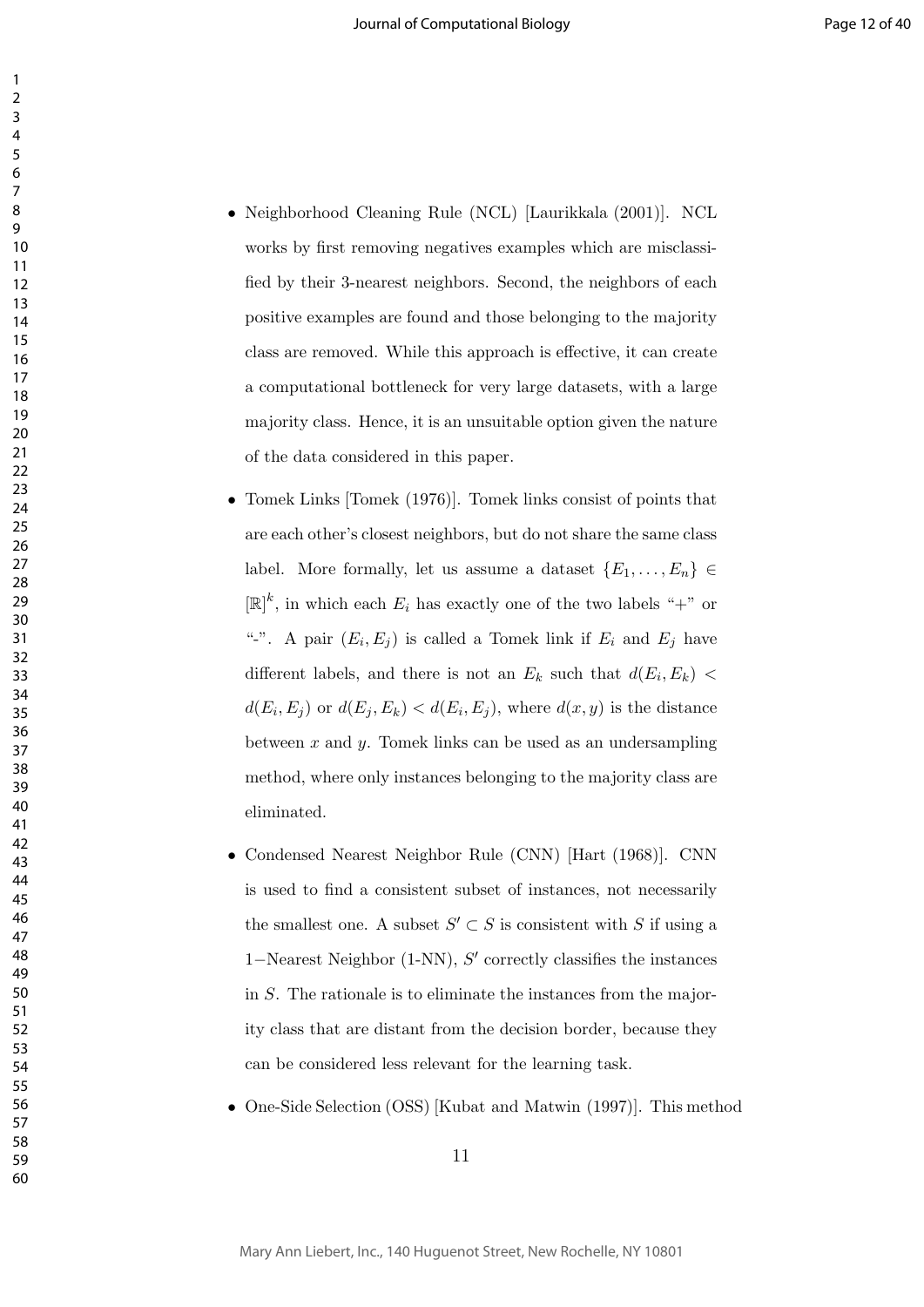is an undersampling method resulting from the application of Tomek links [Tomek (1976)] followed by the CNN rule. Basically, it combines the advantages of the two previously presented methods.

Considering the advantages and limitations of the proposed techniques, and taking account of the nature of the available data, in our work we decided to employ the One-Side Selection (OSS) method. As explained in [Kubat and Matwin (1997)], this undersampling method aims to create a dataset composed only of "safe" instances. In order to do this, OSS removes (from the majority class) instances that are noisy, redundant, or near the decision border.

To detect less reliable instances of this class, one can classify the instances in four different categories (see Figure 1): (i) instances that suffer from class-label noise (the points in the bottom left corner of Figure 1); (ii) borderline examples that are close to the boundary between minority and majority regions (these points are unreliable because even a small amount of noise can push the instance into the wrong region); (iii) redundant instances that can be safely removed (points in the upper right corner of Figure 1); and (iv) safe examples that are worth maintaining for future classification tasks.

Considering these four cases, an intelligent learner may try to remove the borderline instances as well as those suffering from classnoise. Finally, the learner will remove the redundant instances. In particular, Tomek links allow the removal of the noisy and borderline examples, while the CNN technique removes examples from the majority class that are far away from the decision border. Regarding the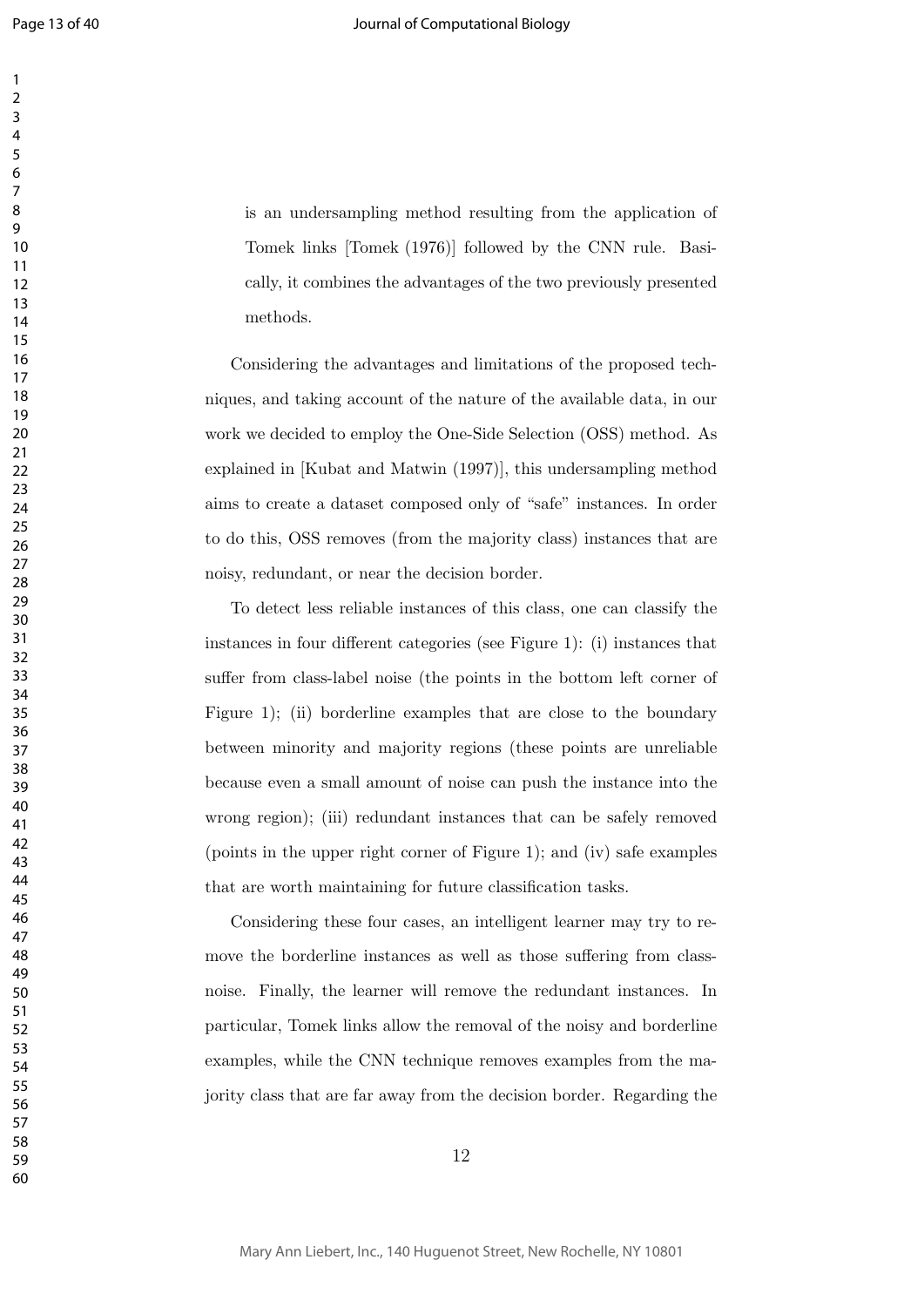second component of the OSS technique, CNN works by selecting the set *S* of reference instances (data points that are needed for an accurate classification) from the dataset obtained after the Tomek link phase, such that a 1-NN (1-Nearest Neighbors) with *S* can classify the examples almost as accurately as the same 1-NN does with the whole dataset.

Here is the pseudocode of the OOS algorithm:

1. let *S* be the original training set;

- 2. initially, *C* contains all the minority class instances of *S* and one randomly selected instance of the majority class;
- 3. classify *S* with the 1-NN rule using the instances in *C* and compare the assigned labels with the original ones;
- 4. move all the misclassified instances into *C*;
- 5. remove from set *C* all the majority class instances participating in Tomek links (to remove borderline and noisy instances); and
- 6. return the newly obtained set.

All related procedural details are outlined in [Kubat and Matwin (1997)].

#### **2.2 Logistic Model Trees**

Once the dataset is created by exploiting the above mentioned technique, a supervised classifier must be trained on it in order to obtain the final results. Among the existing methods in the literature to solve supervised learning problems [Hastie (2009), Witten (2016), Caruana and Niculescu-Mizil (2006)], linear models and tree induction methods [Loh (2011)] have gained popularity in the data mining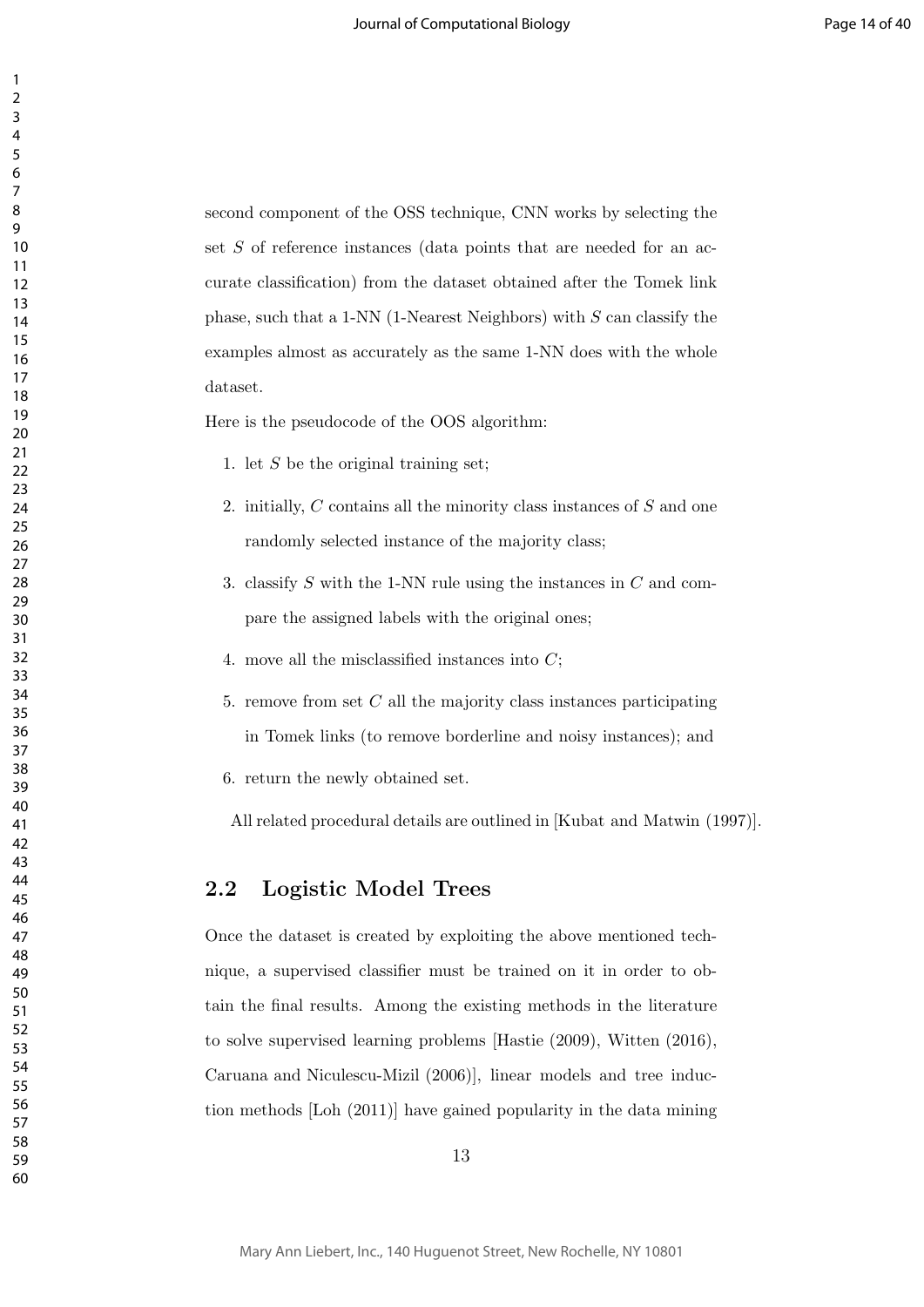community, both for the prediction of nominal classes and numeric values. As reported in [Landwehr (2005)], the former approaches fit a simple (linear) model to the data, where the process of model fitting is quite stable, resulting in low variance, but potentially high bias. The latter ones exhibit low bias but often high variance: they search a less restricted space of models, allowing them to capture nonlinear patterns in the data, but making them less stable and prone to overfitting. It is therefore not surprising that neither of these two methods is generally superior [Bishop (2006)].

In recent years, the possibility to combine these two schemes into model trees, i.e. trees that contain linear regression functions on the leaves, has been investigated [Sumner (2005), Hosmer Jr (2013), Harrell Jr (2015)]. More precisely, as reported in [Landwehr (2005)], the main idea behind model trees is to combine the advantages of tree induction methods and linear models. Hence, model trees rely on simple regression models if only little and/or noisy data are available and add a more complex tree structure if there is enough data to warrant such a structure. Using model trees with linear regression functions might not be the best choice when a classification task must be addressed because this approach produces several trees (one per class) and thus makes the final model hard to interpret.

A better solution to tackle classification tasks is to use a combination of a tree structure and logistic regression models resulting in a single tree. In detail, logistic regression is a regression model originally proposed for predicting the value of a binomially distributed response variable *Y*. Given a training set  $TS = \{(x, y) \in X \times Y | y = g(x)\}\$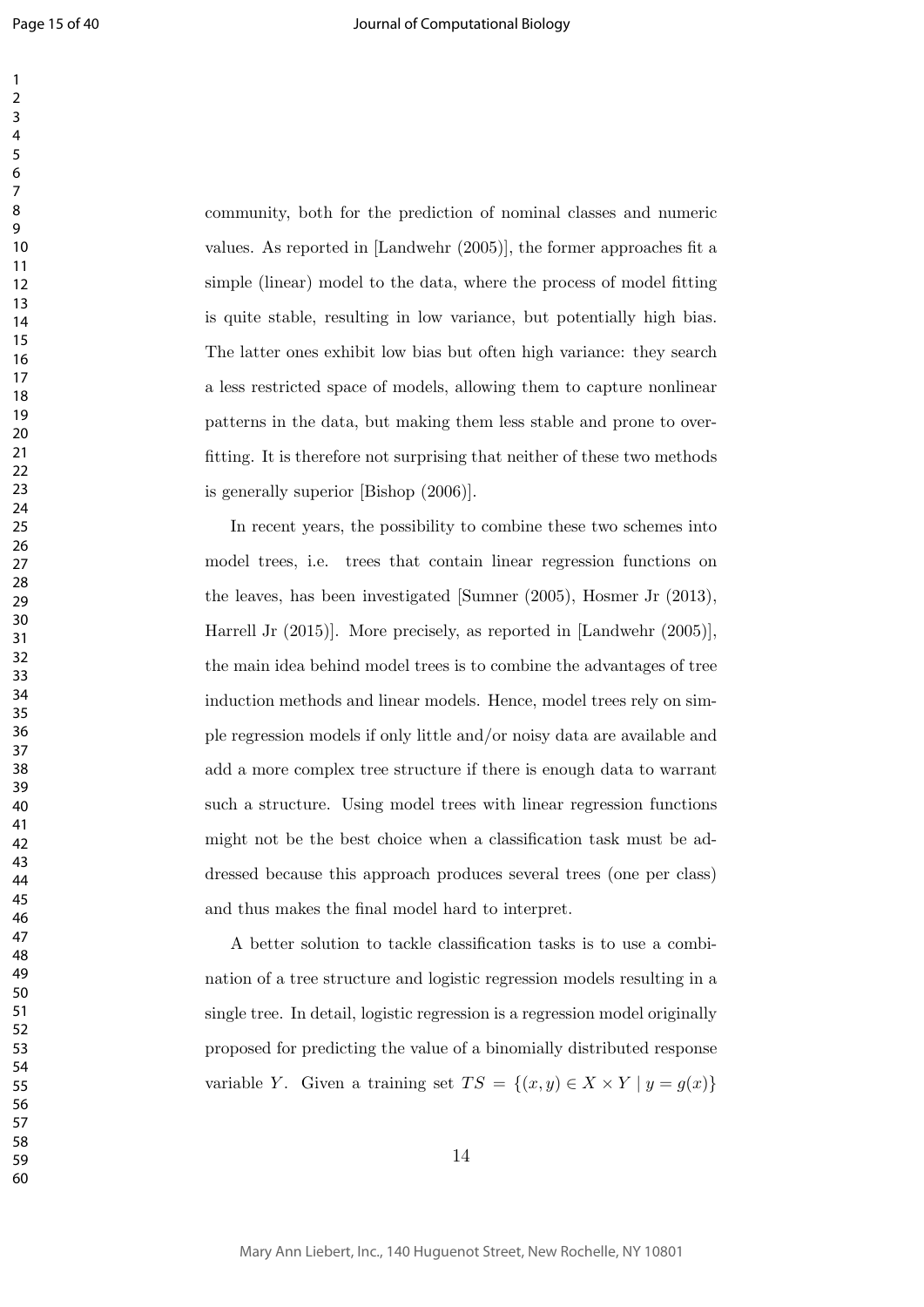where *X* represents the search space spanned by *m* independent continuous variables  $X_i$ , a logistic regression model  $M$  is induced by generalizing observations in *T S* in order to estimate the posterior class probability  $P(C_i \mid x)$  that any unlabeled example  $x \in X$  belongs to  $C_i$  (one of the possible class labels). Hence, as outlined in [Appice (2008)], differently from the classical regression settings where the value of a response variable is directly predicted, in logistic regression the response to be predicted is the probability that an example belongs to a given class. This probability can then be used for classification purposes.

Model trees in which the linear regression functions take the form of logistic functions are called Logistic Model Trees (LMT). As explained in [Landwehr (2005)], a logistic model tree consists of a standard decision tree structure with logistic regression functions on the leaves, much like a model tree is a regression tree with regression functions on the leaves. As in standard decision trees, a test on one of the attributes is associated with every inner node. For a nominal attribute with *k* values, the node has *k* child nodes, and instances are sorted down one of the *k* branches depending on their value of the attribute. For numeric attributes, the node has two child nodes and the test consists of comparing the attribute value to a threshold: an instance is sorted down the left branch if its value for that attribute is smaller than the threshold and sorted down the right branch otherwise. In this study, we take the LMT learning algorithm introduced in [Landwehr (2005)] into account.

The LMT learning algorithm employs the LogitBoost algorithm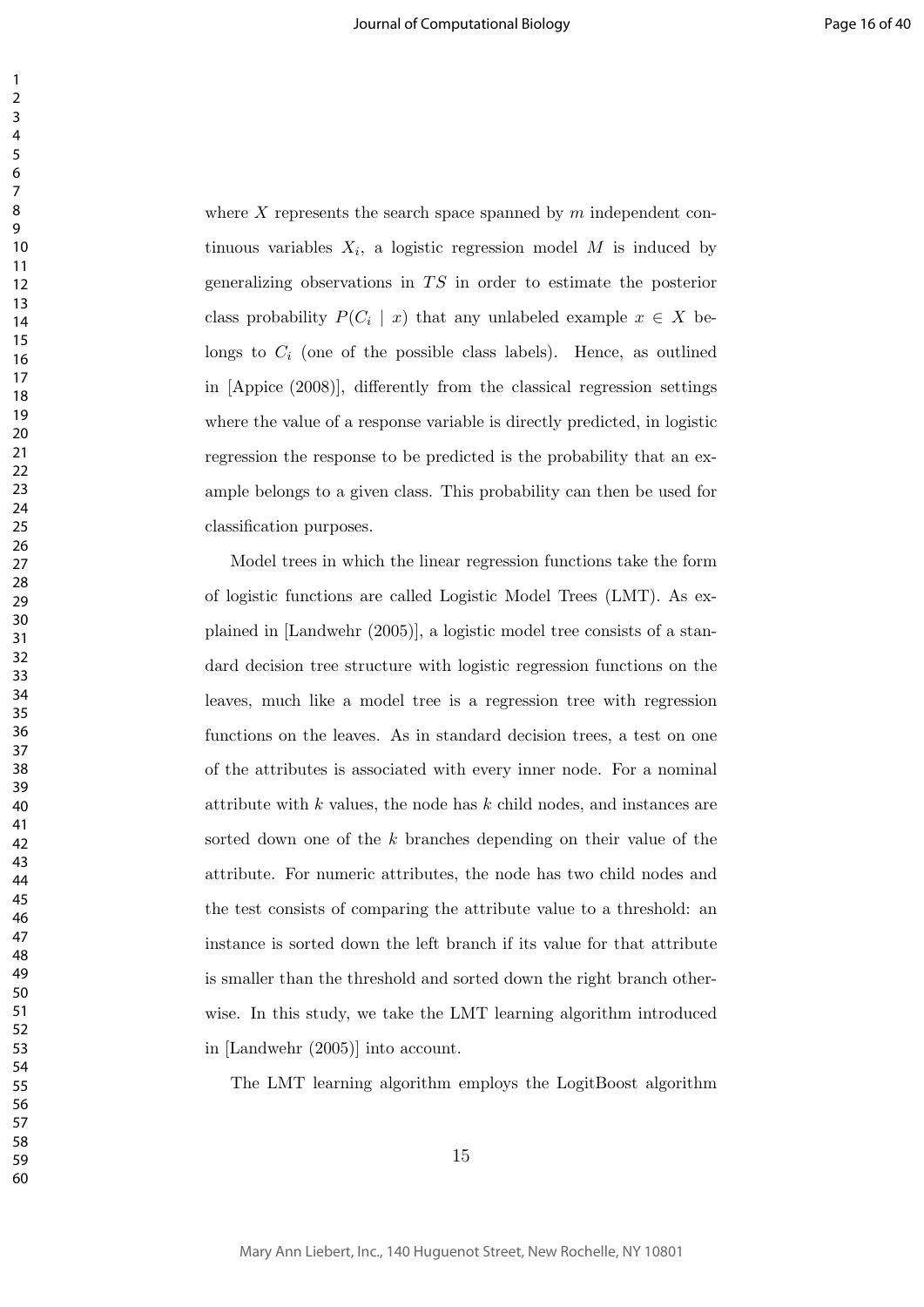proposed in [Friedman (2000)] for building the logistic regression functions at the nodes of a tree. LogitBoost performs an additive logistic regression. In particular, as explained in [Friedman (2000)], at each iteration it fits a simple regression function by going through all the attributes, finding the simple regression function with the smallest error, and adding it into the additive model. By running the LogitBoost algorithm until convergence, the result is a maximum likelihood multiple logistic regression model [Witten (2016)]. However, to achieve a good generalization ability (i.e., optimum performance on unseen data) it is usually detrimental to wait for convergence. Hence, an appropriate number of iterations for the LogitBoost algorithm is determined by estimating the expected performance for a given number of iterations using cross-validation and stopping the process when no performance improvement is noticed.

Logistic model trees are built by considering a simple extension of LogitBoost. As described in [Friedman (2000)], the boosting algorithm ends when no additional pattern in the data can be modeled by means of a linear logistic regression function. However, there may still be a pattern that linear models can fit by restricting the attention to a subset of the data. This subset can be obtained, for instance, by a standard decision tree criterion such as information gain [Witten (2016)]. Then, once no further improvement can be obtained by adding simpler linear models, the data are split and boosting is resumed separately in each subset. At each split, the logistic regressions of the parent node are passed to the child nodes. Hence, the logistic models generated so far are refined separately for the data in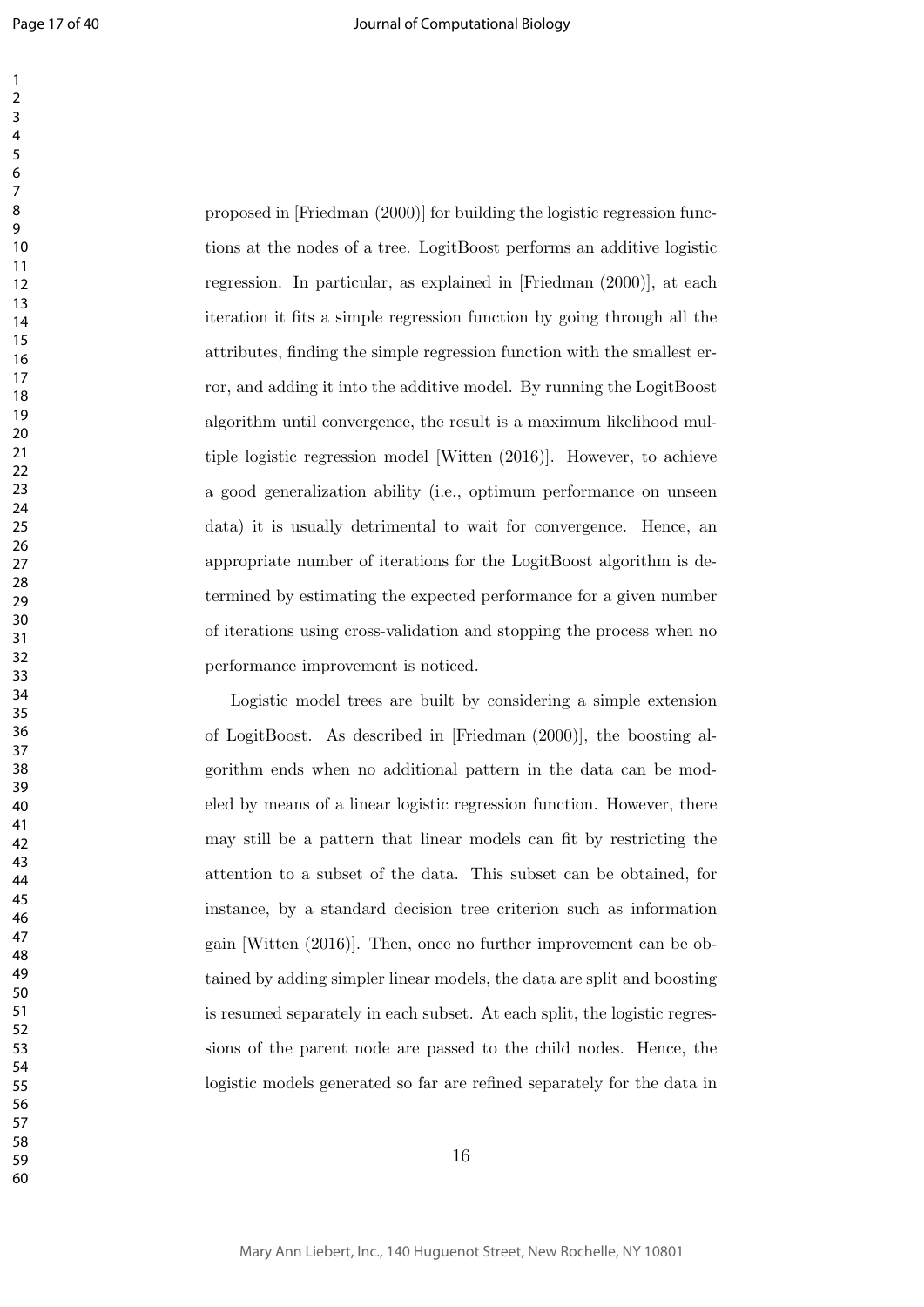each subset. Again, cross-validation is run in each subset to determine an appropriate number of iterations to perform in that subset. The process is applied recursively until the subsets become too small. The final model in the leaf nodes accumulates all parent models and creates probability estimates for each class.

Finally, a pruning algorithm [Hastie (2009)] is applied to reduce the tree size and increase model's generalization. After the pruning operation, the algorithm produces small but very accurate trees with linear logistic models at the leaves.

The steps of the algorithm for building a LMT (also summarized in Figure 2) are the following:

- 1. Create a logistic regression model at root node. In this phase all the training observations are used for building an initial logistic regression model. The number of iterations (and simple regression functions  $f_{mj}$  to add to  $F_j$  is determined using a five fold cross-validation. In particular, the number of iterations showing the lowest sum of errors is used to train the LogitBoost algorithm on all the data. This gives the logistic regression model at the root of the tree.
- 2. Splitting step. When deciding which attribute to conduct a split on, the algorithm considers the C4.5 splitting criterion [Hastie (2009)]. In particular, C4.5 chooses the attribute that maximizes the normalized information gain.
- 3. Tree growing. Tree growing continues in the following way: for each node resulting from the split just created, the logistic regression function is refined based only on the subset of observations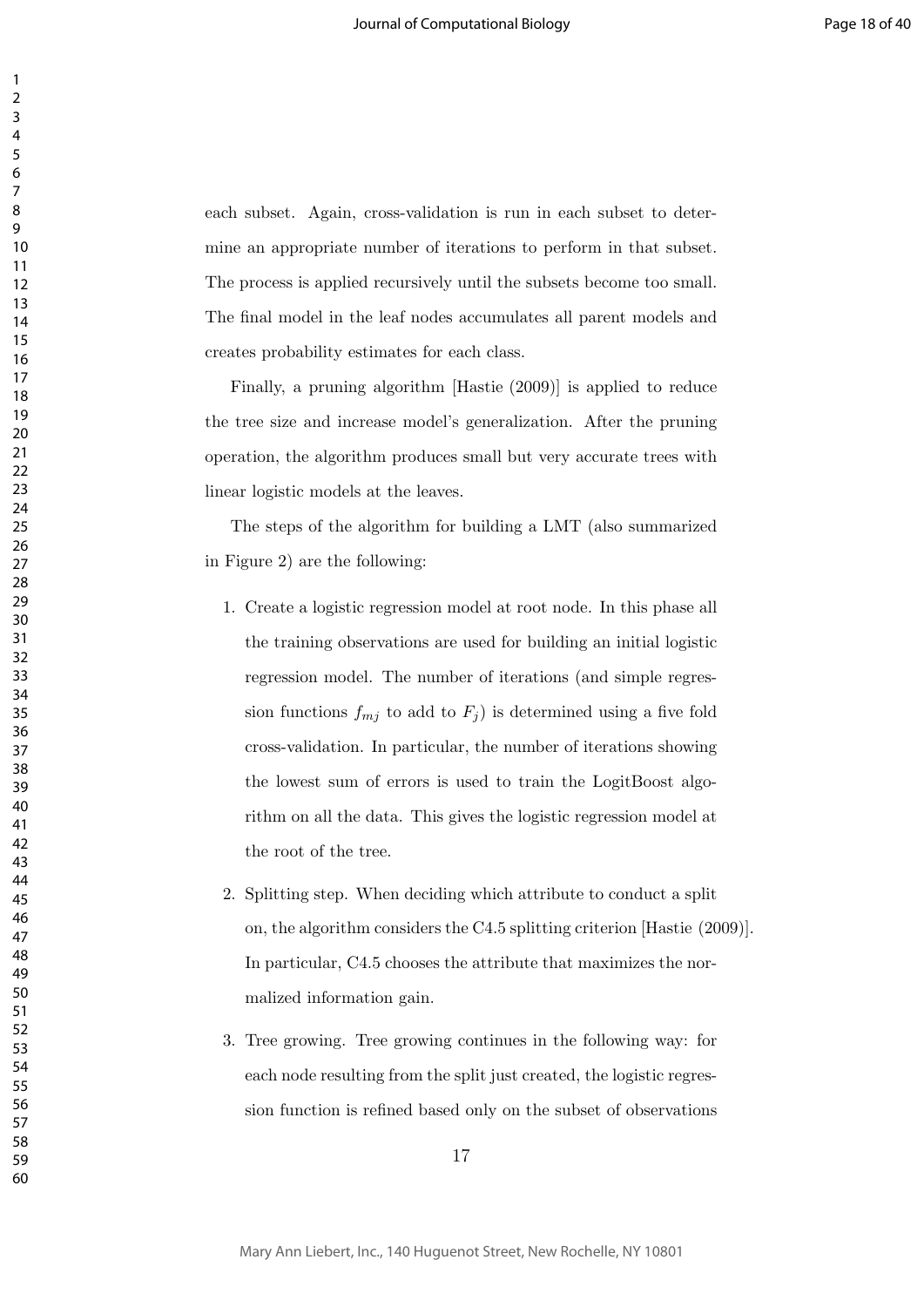that reached that node.

- 4. Iterative step. The splitting process continues as described in the previous point, until more than 10 instances are at a node and a useful split can be found by using the C4.5 splitting criterion.
- 5. Model pruning. To increase the generalization ability of the model and to avoid overfitting, a pruning procedure is applied. The resulting model consists of small and accurate trees with linear logistic models on the leaves.

The reader is referred to [Landwehr (2005)] for a complete analysis of the LMT learning algorithm.

### **3 Experimental Results**

To evaluate the performance obtained by the presented approach, we used the same data as in [Ackermann (2012)]. More specifically, we considered the 15 datasets from the DREAM5 systems genetics *in silico* network challenge A, in which the goal was to reconstruct generegulatory networks starting from (synthetic) genetic variations and gene expression data. Since the aim of this work is to show the improvements achieved by the proposed machine learning technique, we measured the quality of its integrated results with respect to those obtained with individual prediction tools.

Each of these gene-regulatory networks was obtained by considering 1000 markers, with each corresponding to a mutation of one of the 1000 considered genes (corresponding to the nodes of the network), possibly having a different number of edges. Moreover, three different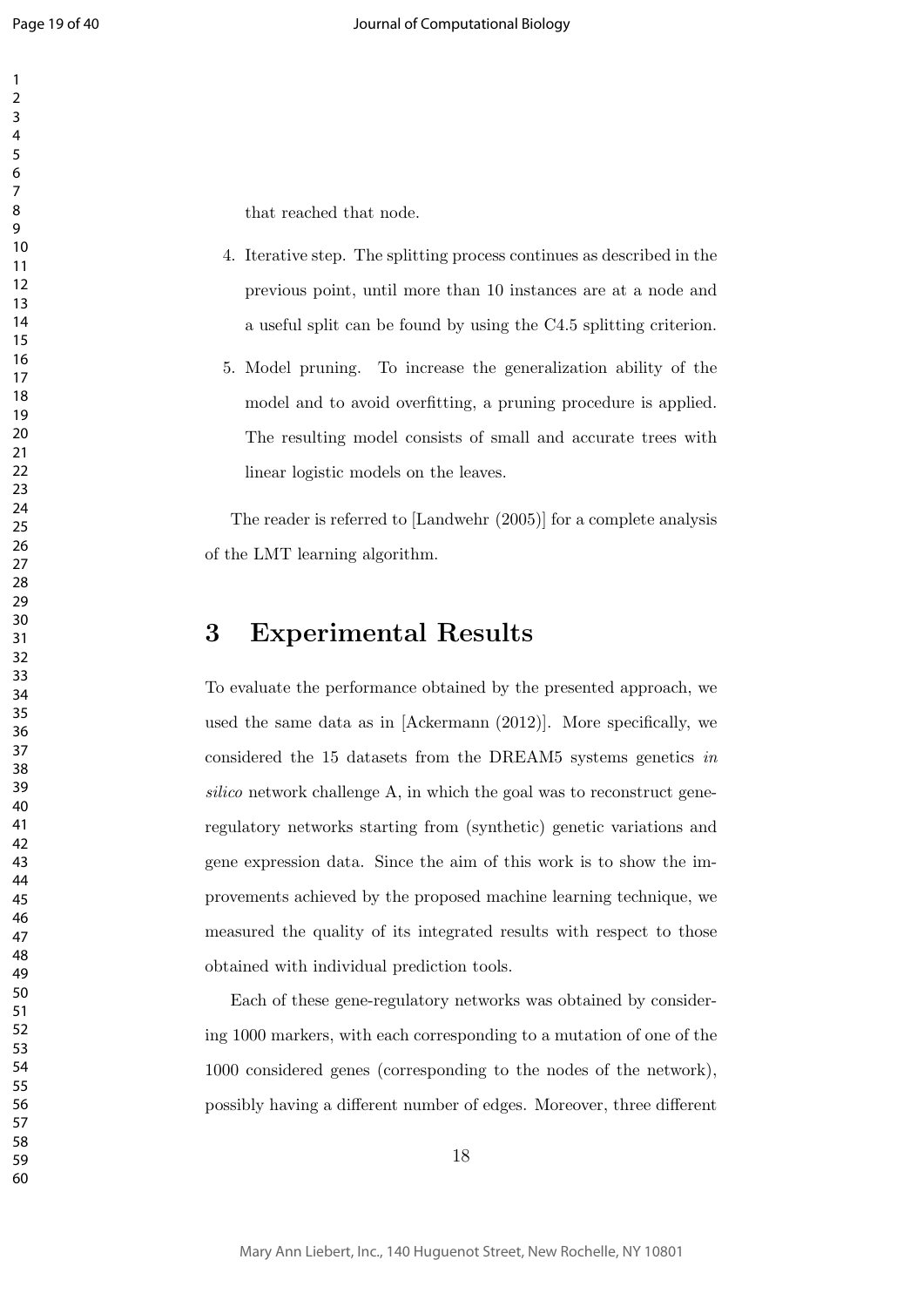sample sizes were considered: 100, 300, and 999; they correspond to the three different sub-challenges, namely SysGenA100, SysGenA300, and SysGenA999, respectively, and for each of these 5 different networks were generated. In the simulation process, the variations were evenly distributed on 20 chromosomes by also considering the possibility of a local linkage between adjacent positions on the chromosomes. More precisely, starting from homozygous recombinant inbred lines (RILs), a randomized population was obtained by introducing random mutations to simulate both *cis-* and *trans-*effects.

As anticipated, the final goal of the DREAM5 SYSGEN A challenge was to perform an eQTL analysis, that is, to establish the relations in each regulatory network by exploiting the information of the simulated gene expression levels of the 1000 genes and the simulated genotype data. (eQTL mapping). To obtain the initial datasets, we ran each of the aforementioned tools, namely, mRMR, MatrixEQTL in both its *Linear* and *ANOVA* variants, and R/qtl in both its *maximum likelihood* (EM) and *Haley-Knott* (HK) models, on the DREAM5 networks, with default parameters. Moreover, since the input datasets involve both *cis-* and *trans-*eQTL, we did not impose any condition (which could be done by setting specific tool parameters), such as the maximum distance of the genomic positions, when running the aforementioned tools to find the mappings. Anyway, it must be noticed that there is no indication about the coordinates of the eQTLs, neither for genes nor for SNPs. The predictions of these 5 tools/variants on the 15 networks constitute the initial datasets on which we performed the experimental evaluation of our approach involving two steps: under-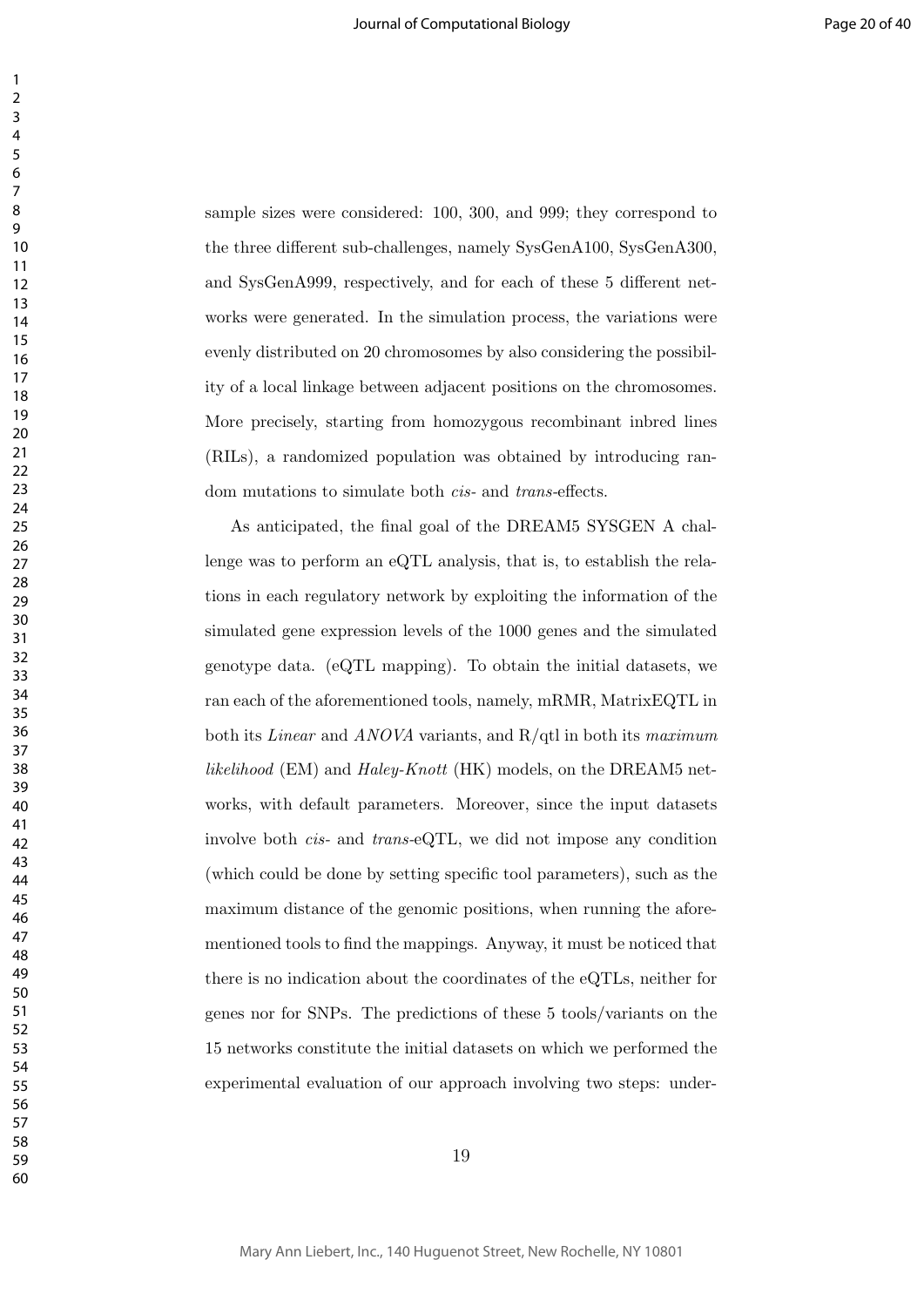sampling to balance the two classes, and combinations of the results to improve the quality of the predictions. For each of the 15 datasets taken into account, the OSS sampling technique was used to produce a balanced dataset so that each resulting dataset (called a *reduced dataset*) has an equal number of positive and negative instances. In fact, in the datasets, for each SNP-gene pair the prediction values of the 5 tools/variants and a binary value indicating if the interaction is real or not (i.e. the *truth*) are reported.

We recall that the aim of this work is exactly to compare, integrate, and improve the results achieved by the different tools and we thus considered the DREAM5 *in silico* datasets for which the real predictions are known (ground truth).

Before applying the LMT algorithm, we split the reduced dataset in such a way that 70% of the instances were used for training purposes, while the remaining 30% were used to assess the performance of the classifier on unseen instances. For each reduced dataset, consisting of the predictions of the 5 tools/variants, 30 different independent partitions between training and test instances were performed. These 30 partitions of the reduced dataset were created in order to take account of any bias introduced by the random sampling. Here, we stress that the training sets were used to train the logistic model which combines the outputs of the tools that were taken into account, and the test sets to assess its performance on unseen data. Hence, the considered tools were used only to produce values that are fed into the logistic model created, and no training was needed for these tools.

After creating the training and test instances, the LMT algo-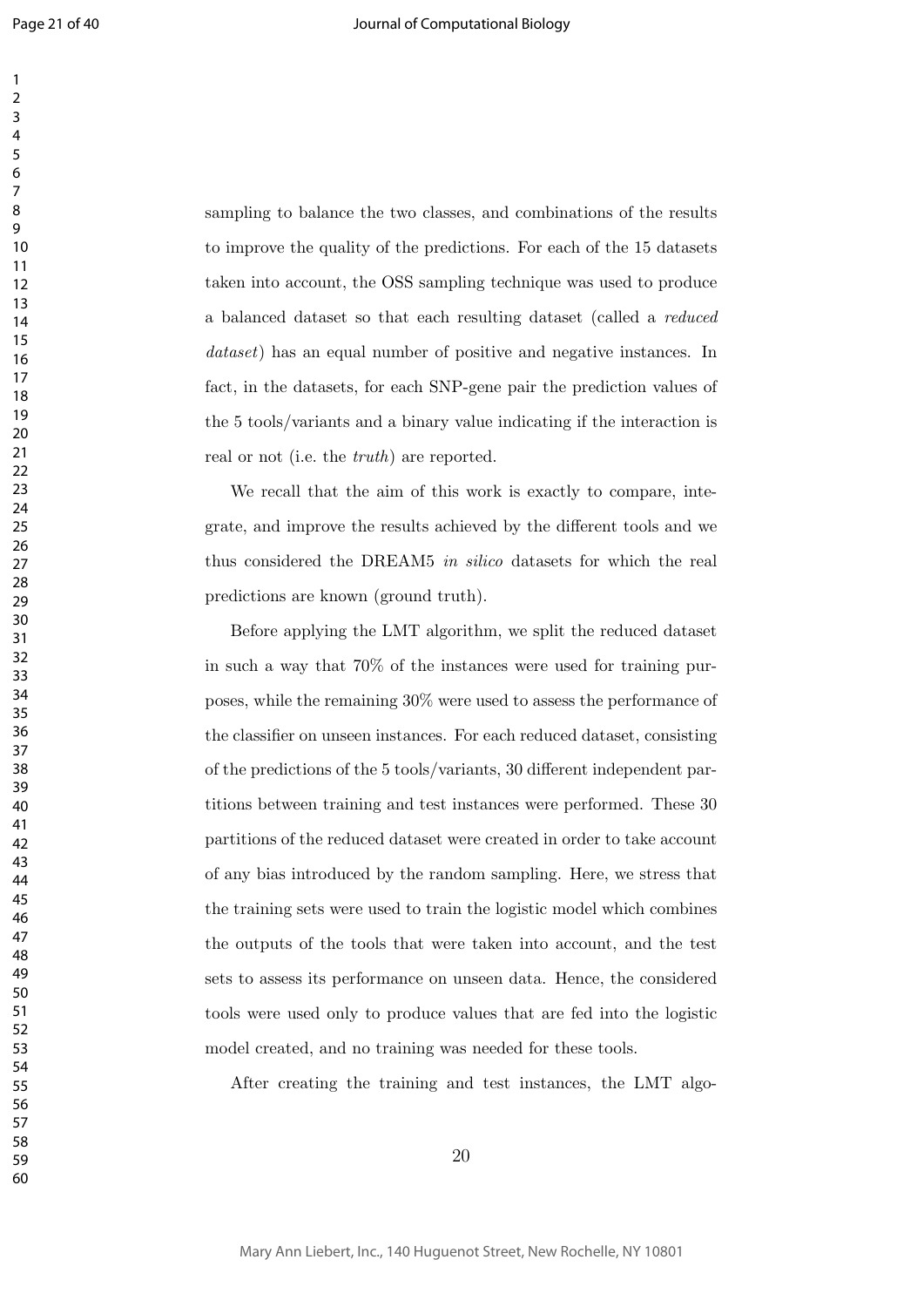rithm was conducted, considering the implementation provided by the WEKA machine learning tool [Hall (2009)]. In particular, we used the default parameters provided by WEKA, with the exception of the "fastRegression" option that was used in the experiments we performed. Use of this option in the LMT algorithm includes an heuristic that avoids cross-validating the number of LogitBoost iterations at every node. This allows the computational time needed to build the model to be reduced, without significantly affecting the classifier's final performance.

Statistical results, in terms of precision and recall, for both the training and the test instances are obtained considering, for each of the 15 datasets, the median over the 30 independent runs that were performed. We preferred the median over the average for its higher robustness to outliers. Table 1 summarizes all the results we obtained.

As one can notice, the proposed system can achieve a good classification performance on both training and test instances, hence showing that it produces robust classifiers. In more in detail, all the median values of precision and recall obtained on the 15 networks are higher than 0*.*89 (except for the first network which has values around 0*.*76 for the recall). The overall median values on all networks computed in the training phase are 1 for the precision and 0*.*931 for the recall. On unseen instances (i.e. test phase) the values are 0*.*997 for the precision and 0*.*916 for the recall. A graphic presentation of the results achieved on all 30 runs on the 15 datasets is shown as a scatter plot in Figure 5, in which the area from 0*.*5 to 1 for both axes is shown. Red dots show the results obtained on the training sets, while light blue dots show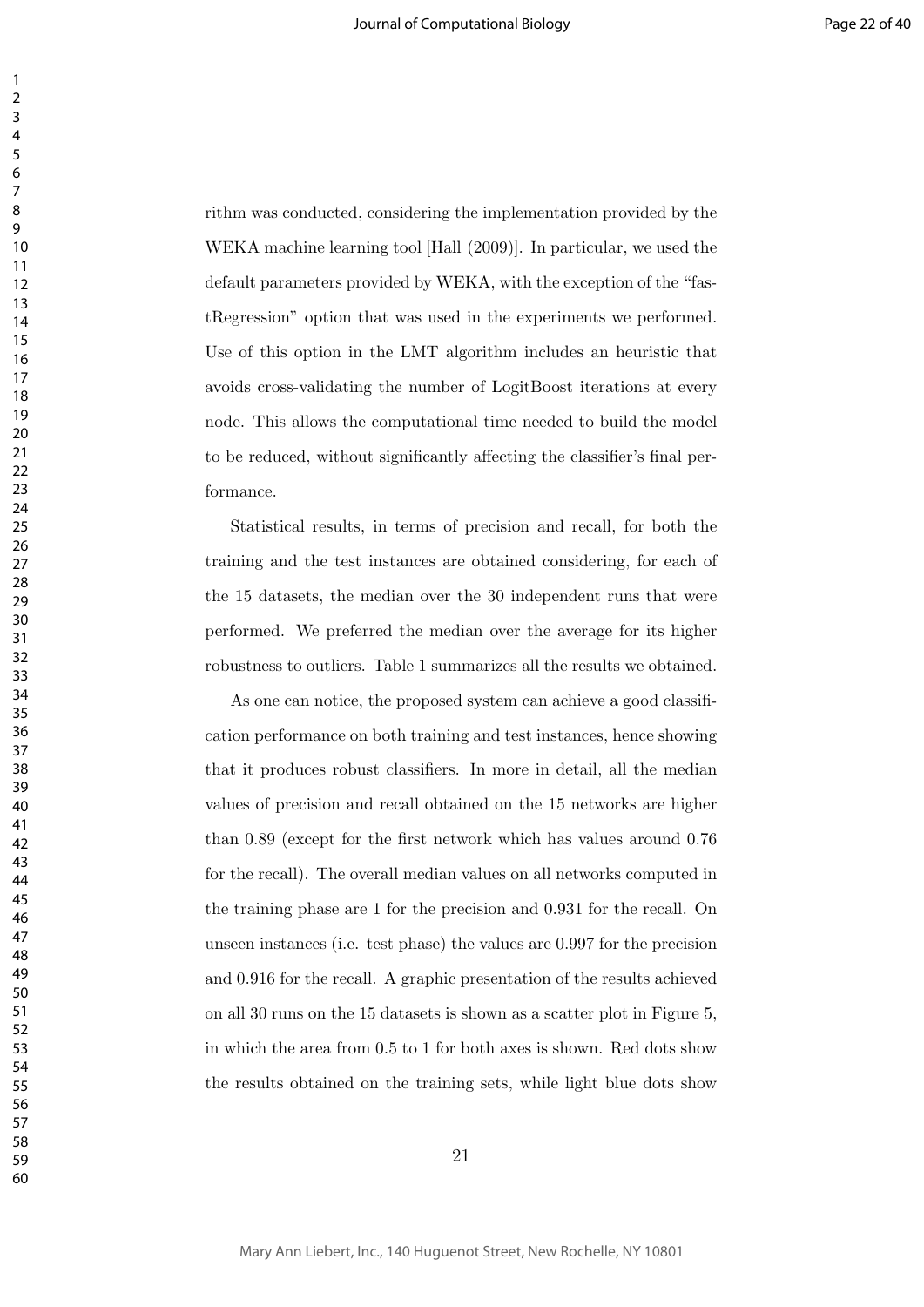those obtained on the test sets.

To better understand the improvements stemming from combining the predictions of the 5 tools/variants, we computed the precision and recall values for each of them on the 30 independent runs on the 15 datasets. To identify the SNP-gene pairs predicted as positive by each tool/variant, we adopted as a threshold to split the two classes the default values of each tool as suggested in the corresponding paper: mRMR scores higher than 0, *p*-values of MatrixEQTL (both linear and ANOVA) lower than 0*.*05, and R/qtl scores (both EM and HK) higher than 2. By reporting the precision and recall values on each independent run of each dataset, one may observe in Figure 3 that the results are quite different and, in some cases, not so good. These scatter plots show for the 3 DREAM5 sample sizes (on the columns) and for each tested tool/variant (on the rows) the precision and recall values achieved on the 30 independent runs for each of the 5 networks on both the training and test sets. Note that while MatrixEQTL and  $R/dt$  reveal a similar trend on the networks with more samples (SysGenA300 and SysGenA999), mRMR has a very low recall and also a precision often under 0*.*5. Moreover, as expected, the results achieved on the training instances are better than those obtained for the unseen ones (test instances).

To quantify the improvement in the proposed system's performance, we decided to apply our LMT system to each tool/variant separately. The aim of this analysis was to determine the best threshold for each tool/variant on every run of the tested datasets. The values of the computed thresholds reported in Table 2 differ in each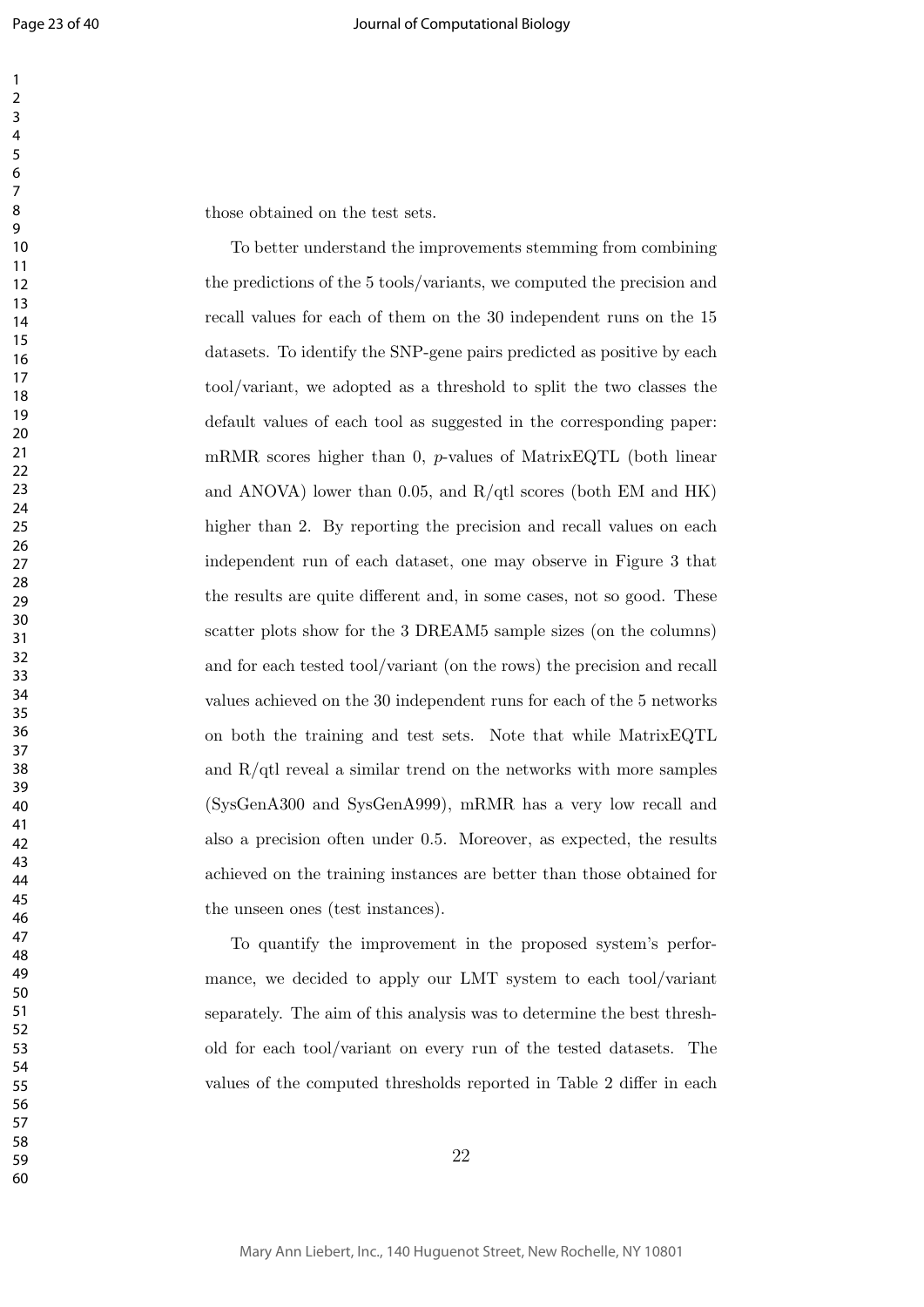dataset, highlighting the fact that it is hard to find default values without considering the specific problem. The results shown in Figure 4 show a significant improvement in both precision and recall in almost all tested tools/variants, emphasizing the importance of the choice of the thresholds. In fact, although for each tool the authors suggest the ideal threshold value(s), each dataset varies from the others and so it is important to select the threshold values accordingly.

From this point of view, our method not only exploits the information provided by the different tools to achieve a better prediction, but is unconstrained by the particular threshold values. Moreover, these results show the the proposed method's suitability for addressing the problem under scrutiny: in particular, in the vast majority of datasets, the training and test performance are comparable. Hence, the method can not only extract a model of the data that produces a good classification of the training instances, but it also shows a good generalization ability.

This is also supported by the experimental analysis we performed on a real case study, consisting of a dataset of miRNA expression of 30 C. elegans recombinant in-bred lines [Kel (2016)]. These lines were obtained from the crosses between two different C. elegans strains: the N2 wild-type ancestral worms and the wild CB4856 nematodes [Hodgkin and Doniach (1997)], isolated from Hawaii (HW). All individuals were genotyped across 1455 SNP markers [Rockman (2010)], while the miRNA expression profiles were estimated using the small RNA sequencing technology of Illumina [Kel (2016)].

Table 3 gives an overview of the experimentally validated eQTL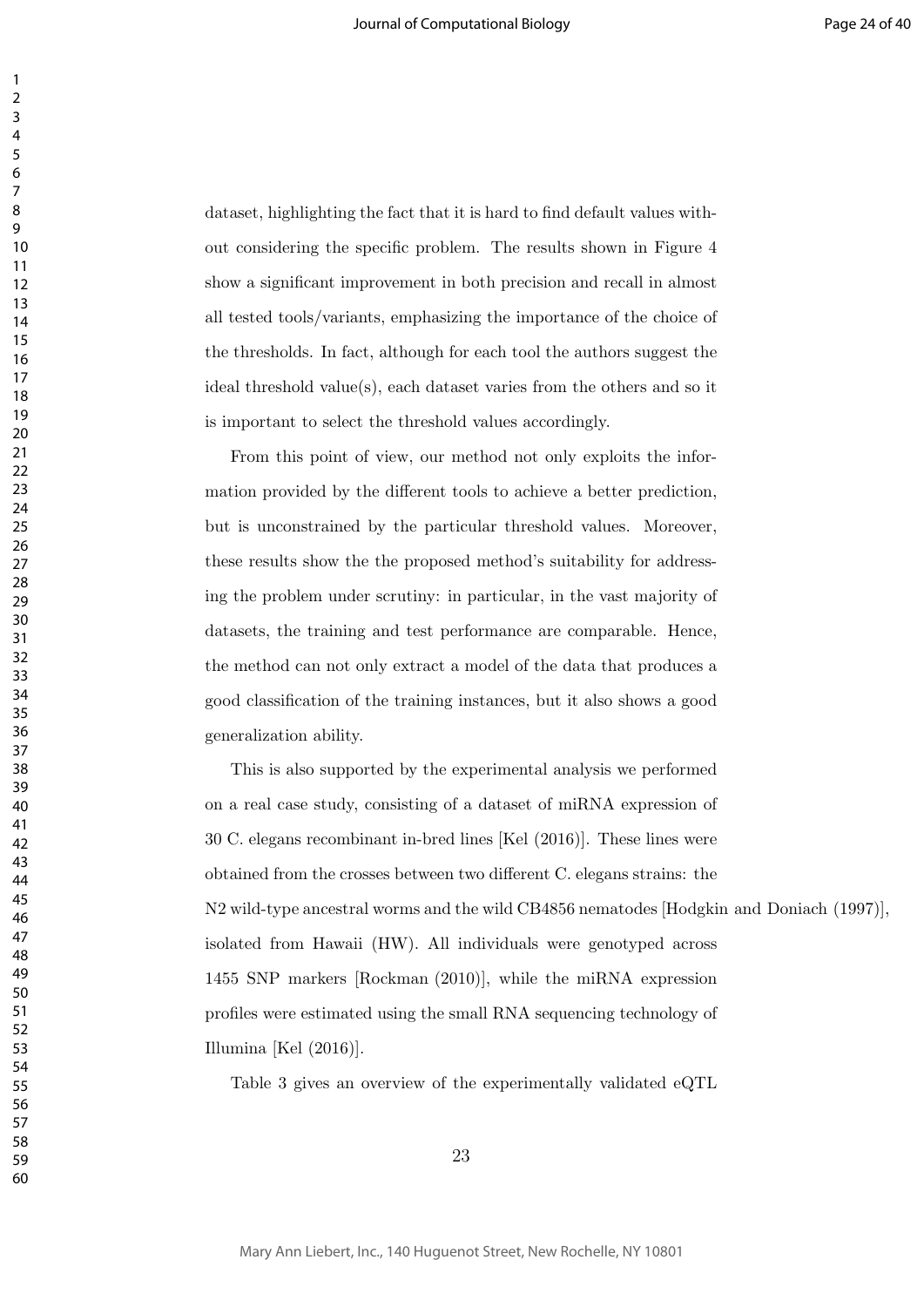results, which were all found by the proposed machine learning approach. These predictions, concerning novel putative eQTLs, originate from the comparison between the HW and N2 strains of C. elegans and were experimentally validated. To this end, the effective miRNA differential expression was quantified on the 16 RILs that were most representative of the original set of 30, by using a Rotor Gene Real-Time PCR System (Qiagen) with Sybr Green miRNA assays (Qiagen) in accordance with the manufacturer's instructions.

The predictions reported in Table 3 are experimentally confirmed, since the identified fold change supports our results considering the widely adopted 1.5 threshold. Moreover, as discussed in [Kel  $(2016)$ ], none of the tools considered in our integration approach was able alone to predict all these eQTLs, while using our integration approach all the validated eQTLs are correctly predicted. This proves the superior performance of our machine learning approach, and that this method is generally applicable also to real datasets. We would like to point out that although our machine learning approach bases its classification process on a function, its value can not be used to score the predictions since it does not correspond to a quality measure. For this reason we only classified the instances and verified that the experimentally validated ones were correctly predicted.

### **4 Conclusions**

In this work, we proposed a supervised learning approach to integrate eQTL predictions provided by different tools. In particular, we com-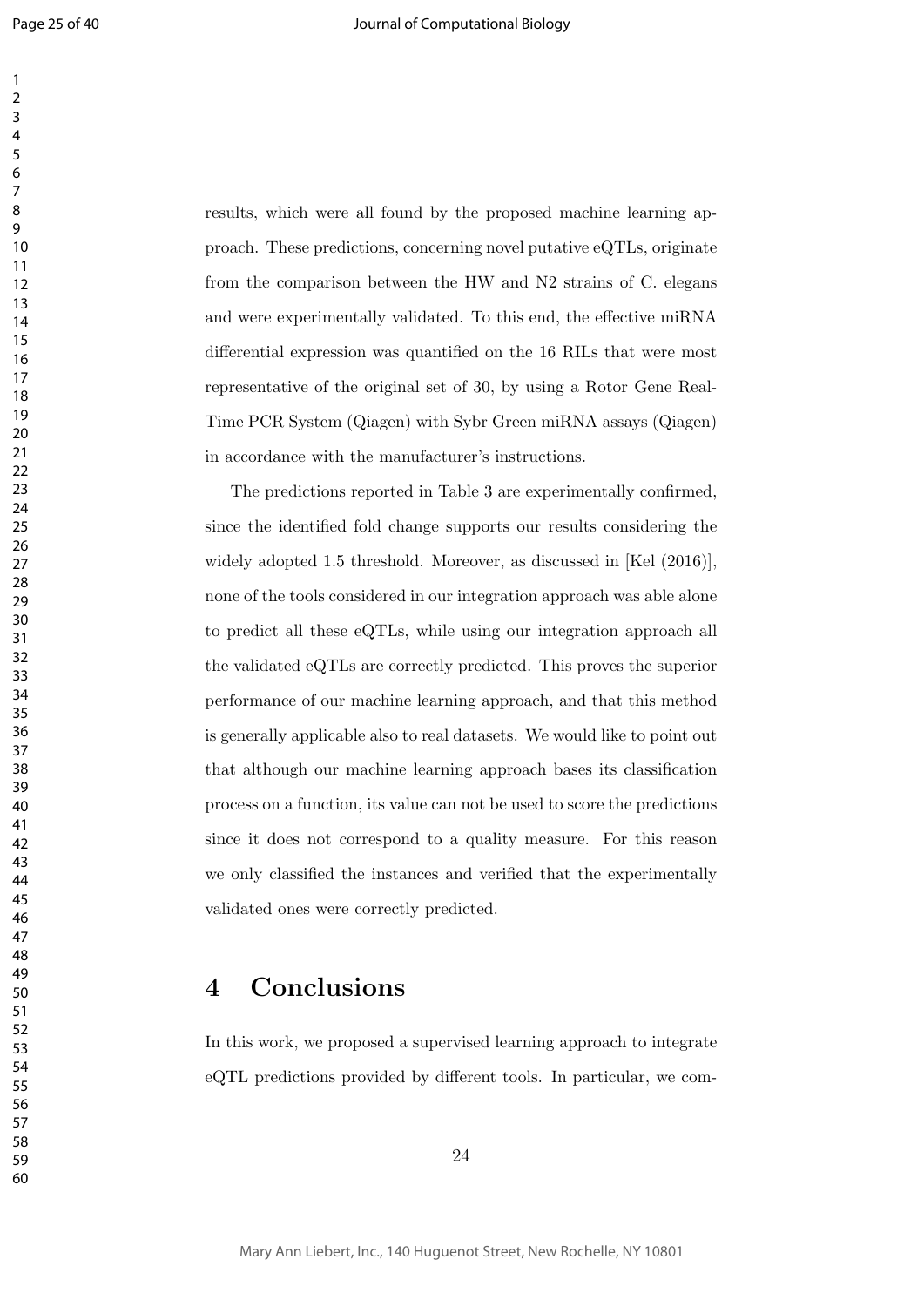bined two approaches, linear models and tree induction methods, that are very popular in the data mining community for solving a supervised learning problem.

Linear model approaches fit a simple (linear) model to the data, with this process being quite stable, resulting in low variance, but potentially high bias. Tree induction methods exhibit low bias but often high variance: they search a less restricted space of models, allowing it to capture nonlinear patterns in the data, but making it less stable and prone to overfitting. Not surprisingly, neither method is generally superior. Much work has been done to combine these two schemes into model trees, namely, trees containing linear regression functions on the leaves. Hence, if only little and/or noisy data are available model trees rely on simple regression models, while if there are enough data more complex tree structures are used.

Moreover, since real SNP-gene interactions correspond to a small fraction of all the possible combinations ( $\sim$  0.2%), another critical problem addressed in this work is that the set of elements of a specific class (positive results) is very small relative to the overall dataset (whole predictions). The predictions obtained with most of the classifiers are influenced by the fact that the classes are not equally balanced. These approaches assume that all misclassification errors come at equal cost, while in several applications this assumption may not be true. To avoid this problem, we used a method called One Side Selection, which undersamples the class containing the highest number of elements.

The results obtained using our Logistic Model Trees on the DREAM5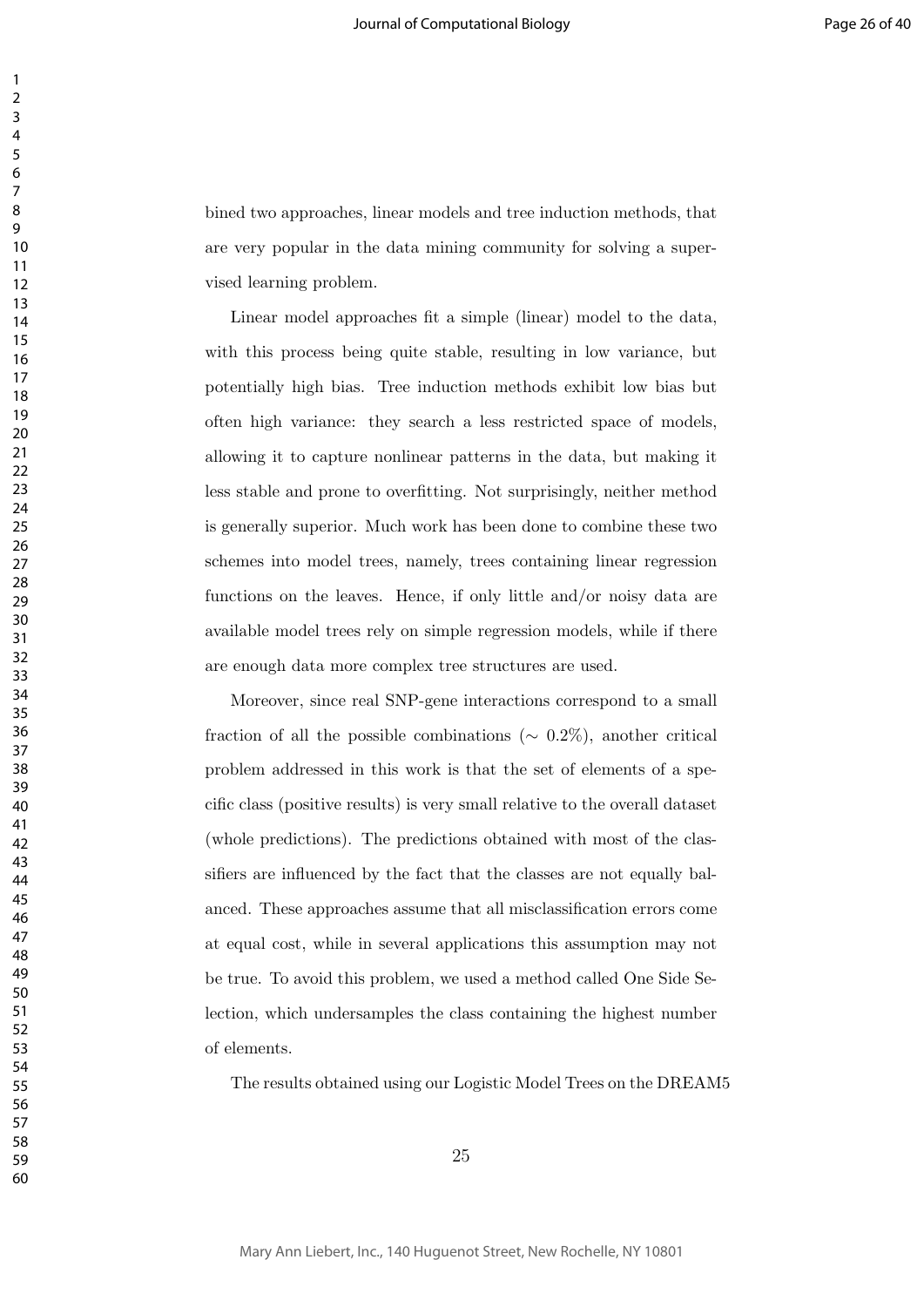challenge datasets are encouraging, showing we are always able to achieve better results than the original tools. This is achieved by combining the predictions obtained by each tool, but also by computing the "best" threshold values for each of them on the analyzed dataset. For this reason, we plan to extend our integrative approach to other software to further reduce the number of false positive results, as well as to apply the presented machine learning technique to other datasets to assess its power on real case studies.

### **Acknowledgments**

This work has been supported by the Italian Ministry of Education and Research (MIUR) through the Flagship (PB05) InterOmics and HIRMA (RBAP11YS7K), and by the FP7-HEALTH through the European MIMOMICS projects (no. 305280).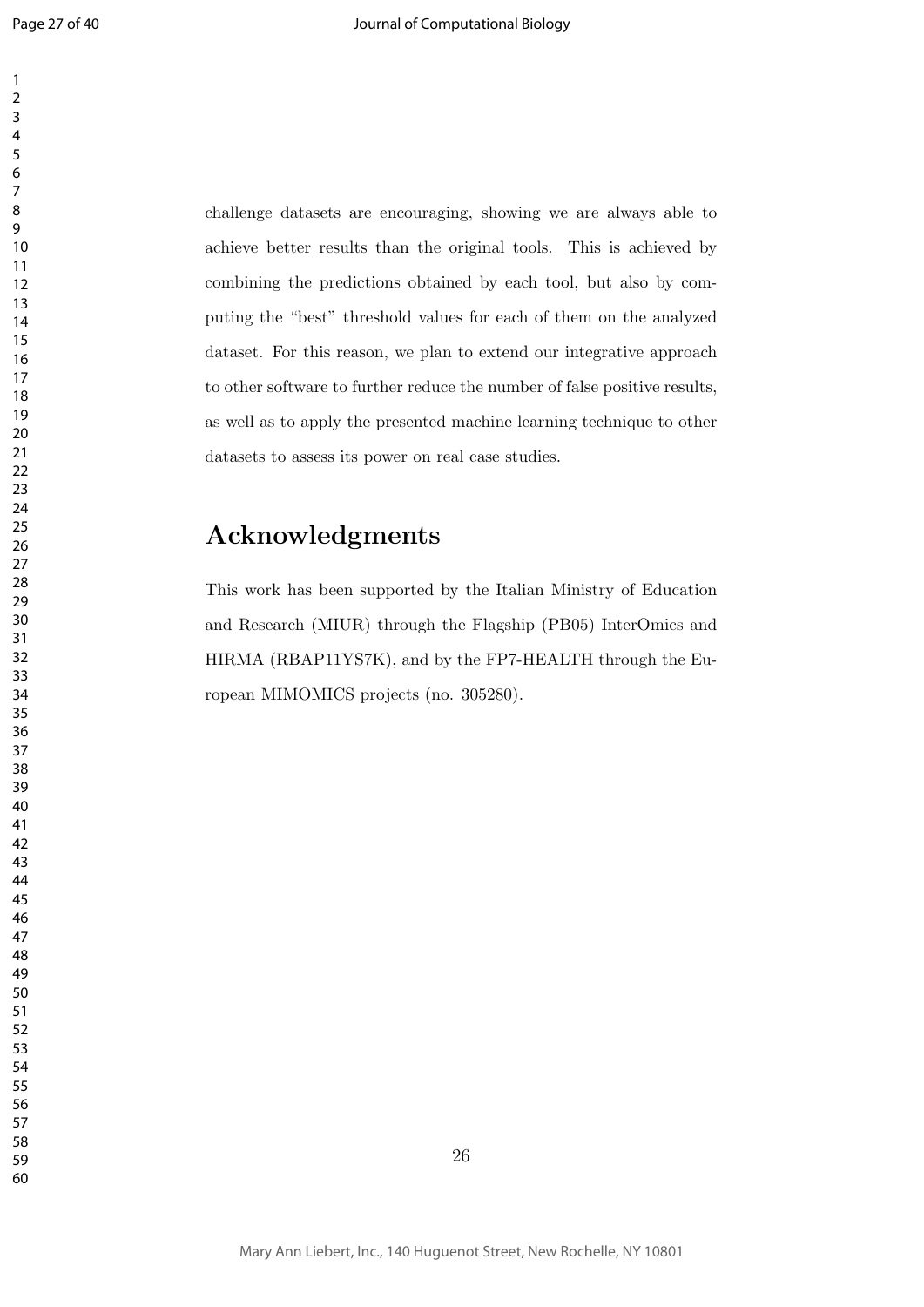### **References**

- [Abecasis (2002)] Abecasis, G.R., Cherny, S.S., Cookson, W.O., et al. 2002. Merlinrapid analysis of dense genetic maps using sparse gene flow trees. *Nature Genetics*, 30(1), 97–101.
- [Ackermann (2012)] Ackermann, M., Clment-Ziza, M., Michaelson, J.J., et al. 2012. Teamwork: improved eQTL mapping using combinations of machine learning methods. *PloS One*, 7(7), e40916.
- [Appice (2008)] Appice, A., Ceci, M., Malerba, D., et al. 2008. Stepwise induction of logistic model trees. *Foundations of Intelligent Systems*, 68–77.
- [Beretta (2016)] Beretta, S., Castelli, M., Gonalves, I., et al. 2016. Combining Bayesian Approaches and Evolutionary Techniques for the Inference of Breast Cancer Networks, 217–224. In *Proceedings of the 8th International Joint Conference on Computational Intelligence (IJCCI)*. SciTePress.
- [Beretta (2017)] Beretta, S., Maj, C., and Merelli, I. 2017. Rank miRNA: a web tool for identifying polymorphisms altering miRNA target sites, 1125–1134. In *Proceedings of International Conference on Computational Science (ICCS)*. Procedia Computer Science.
- [Bishop (2006)] Bishop, C.M. 2006. *Pattern Recognition and Machine Learning*. Springer-Verlag, New York.
- [Broman (2003)] Broman, K.W., Wu, H., Sen, Ś., et al. 2003. R/qtl: QTL mapping in experimental crosses. *Bioinformatics*, 19(7), 889–890.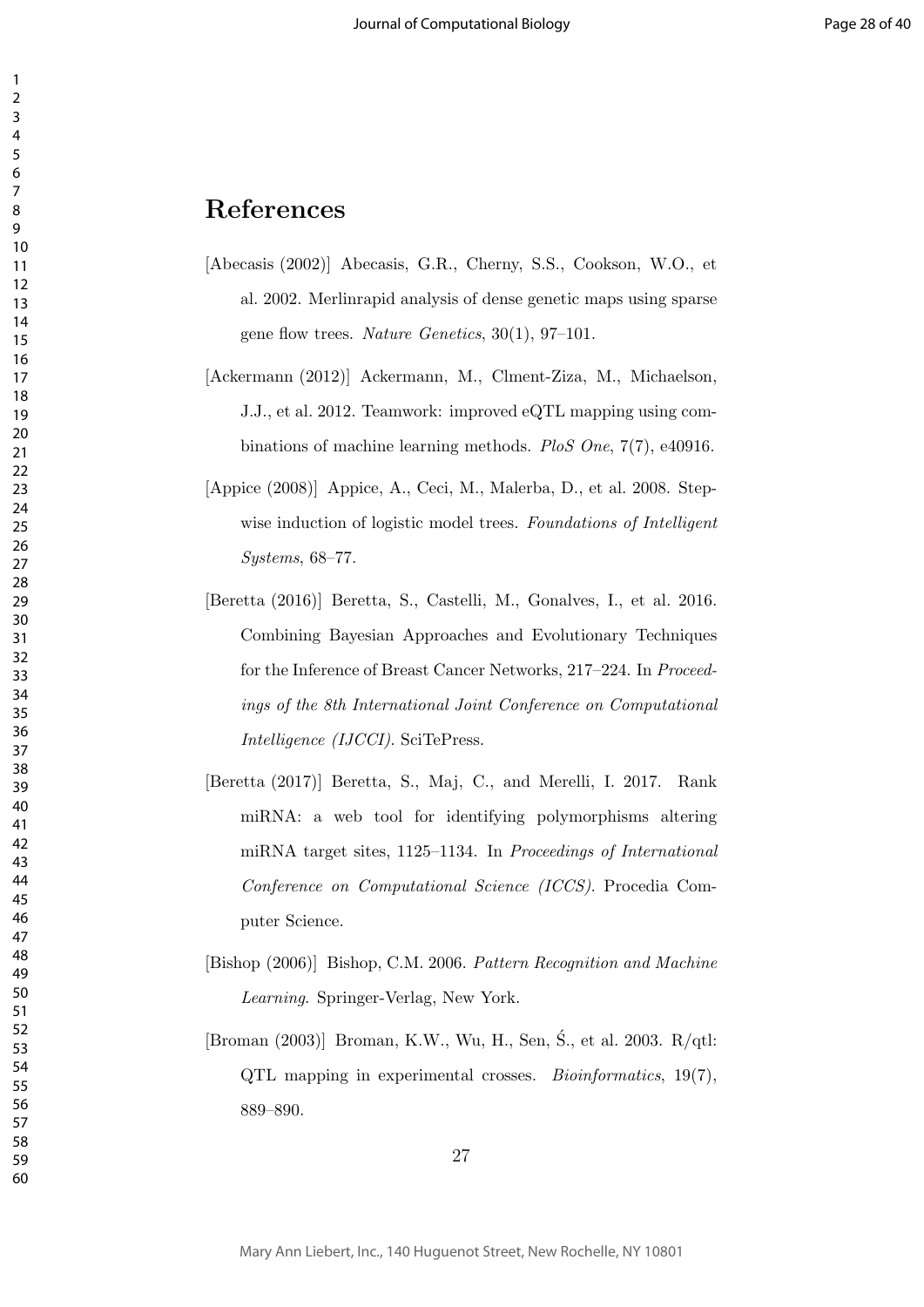| 1<br>$\overline{c}$   |  |
|-----------------------|--|
| 3<br>4<br>5           |  |
| 6                     |  |
| 7<br>8<br>9           |  |
| 10<br>11              |  |
| 12<br>13              |  |
| $\overline{14}$<br>15 |  |
| 16<br>17              |  |
| 18<br>19              |  |
| 20<br>$\overline{21}$ |  |
| $\frac{1}{2}$<br>23   |  |
| 24<br>25              |  |
| 26<br>27<br>28        |  |
| 29<br>30              |  |
| 31<br>32              |  |
| 33<br>34              |  |
| 35<br>36              |  |
| 37<br>28              |  |
| 39<br>40              |  |
| 41<br>42              |  |
| 43<br>44              |  |
| 45<br>46              |  |
| 47<br>48<br>49        |  |
| 50<br>51              |  |
| 52<br>53              |  |
| 54<br>55              |  |
| 56<br>57              |  |
| 58<br>59              |  |
| 60                    |  |

- [Caruana and Niculescu-Mizil (2006)] Caruana, R., and Niculescu-Mizil, A. 2006. An empirical comparison of supervised learning algorithms, 161–168. In *Proceedings of the 23rd international conference on Machine learning*. ACM, New York.
- [Duggal (2014)] Duggal, G., Wang, H., and Kingsford, C. 2014. Higher-order chromatin domains link eQTLs with the expression of far-away genes. *Nucleic Acids Research*, 42(1), 87–96.
- [Friedman (2000)] Friedman, J., Hastie, T., Tibshirani, R. et al. 2000. Additive logistic regression: a statistical view of boosting (with discussion and a rejoinder by the authors). *The annals of statistics*, 28(2), 337–407.
- [Ganganwar (2012)] Ganganwar, V. 2012. An overview of classification algorithms for imbalanced datasets. *International Journal of Emerging Technology and Advanced Engineering*, 2(4), 42–47.
- [Guo (2008)] Guo, X., Yin, Y., Dong, C., Yang, et al. 2008. On the class imbalance problem, 192–201. *In* Guo, M., Zhao, L., and Wang L. eds. *Natural Computation, ICNC'08. Fourth International Conference on*. IEEE.
- [Hall (2009)] Hall, M., Frank, E. Holmes, G. et al. 2009. The WEKA data mining software: an update. *ACM SIGKDD Explorations Newsletter*, 11(1), 10–18.
- [Harrell Jr (2015)] Harrell Jr, F.E. 2015. *Regression Modeling Strategies: With Applications to Linear Models, Logistic and Ordinal Regression, and Survival Analysis*. Springer, New-York.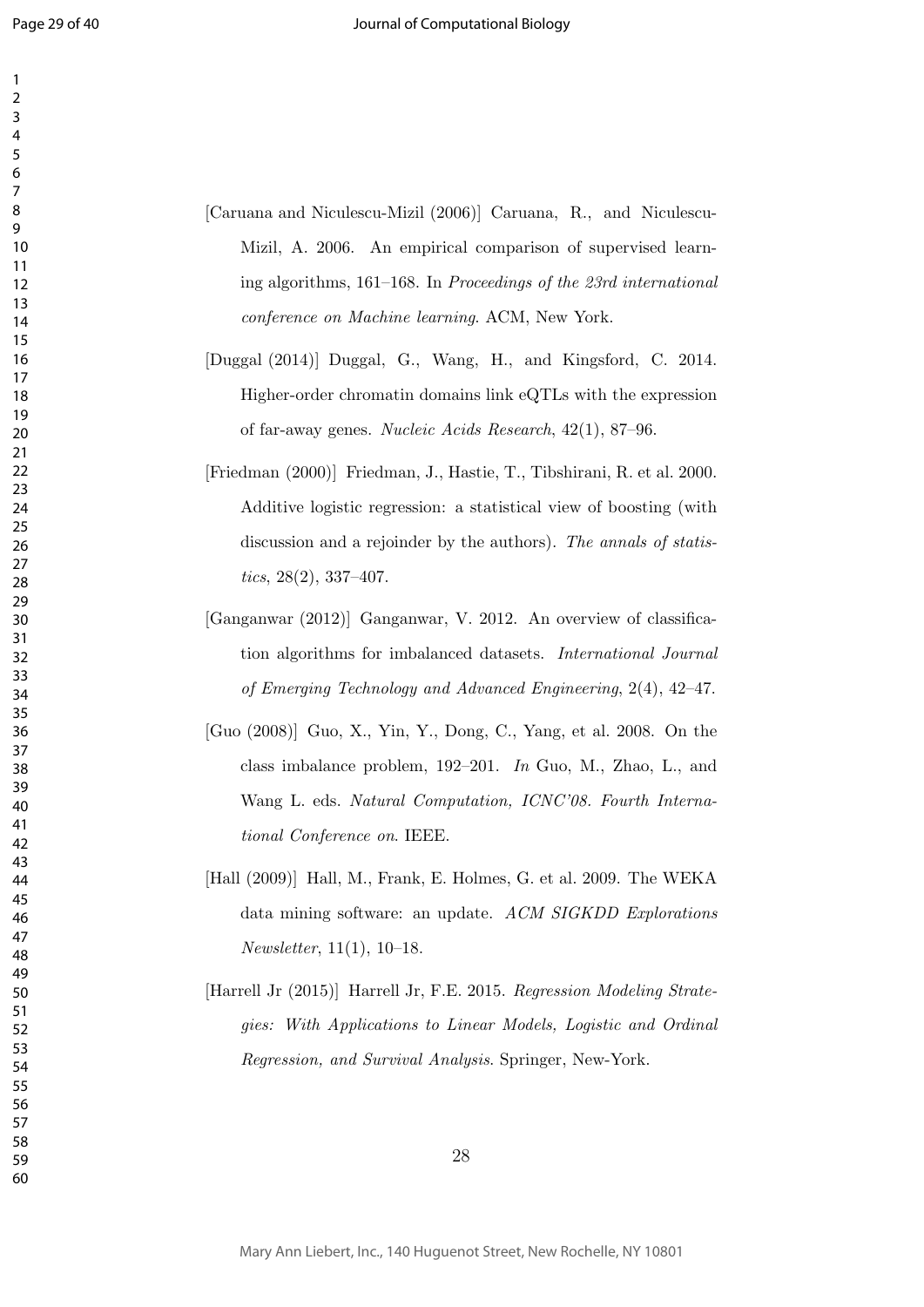- [Hart (1968)] Hart, P. 1968. The condensed nearest neighbor rule (Corresp.). *IEEE Transactions on Information Theory*, 14(3), 515–51.
- [Hastie (2009)] Hastie, T., Tibshirani, R., and Friedman, J. 2009. *Overview of Supervised Learning*. Springer-Verlag, New York.
- [Hodgkin and Doniach (1997)] Hodgkin, J., and Doniach, T. 1997. Natural variation and copulatory plug formation in Caenorhabditis elegans. *Genetics*, 146(1), 149–164.
- [Hoggart (2008)] Hoggart, C.J., Whittaker, J.C., De Iorio, M., et al. 2008. Simultaneous analysis of all SNPs in genome-wide and resequencing association studies. *PLoS Genetics*, 4(7), e1000130.
- [Hosmer Jr (2013)] Hosmer Jr, D.W., Lemeshow, S., and Sturdivant, R.X. 2013. *Applied Logistic Legression*. John Wiley & Sons.
- [Huang and Cai (2013)] Huang, T., and Cai, Y.D. 2013. An information-theoretic machine learning approach to expression QTL analysis. *PloS One*, 8(6), e67899.
- [Japkowicz and Stephen (2002)] Japkowicz, N., and Stephen, S. 2002. The class imbalance problem: A systematic study. *Intelligent Data Analysis*, 5(6), 429–449.
- [Kao (1999)] Kao, C.H., Zeng, Z.B., Teasdale, R.D. 1999. Multiple interval mapping for quantitative trait loci. *Genetics*, 152(3), 1203–1216.
- [Kel (2016)] Kel, I., Chang, Z., Galluccio, N., et al. 2016. SPIRE, a modular pipeline for eQTL analysis of RNA-Seq data, reveals a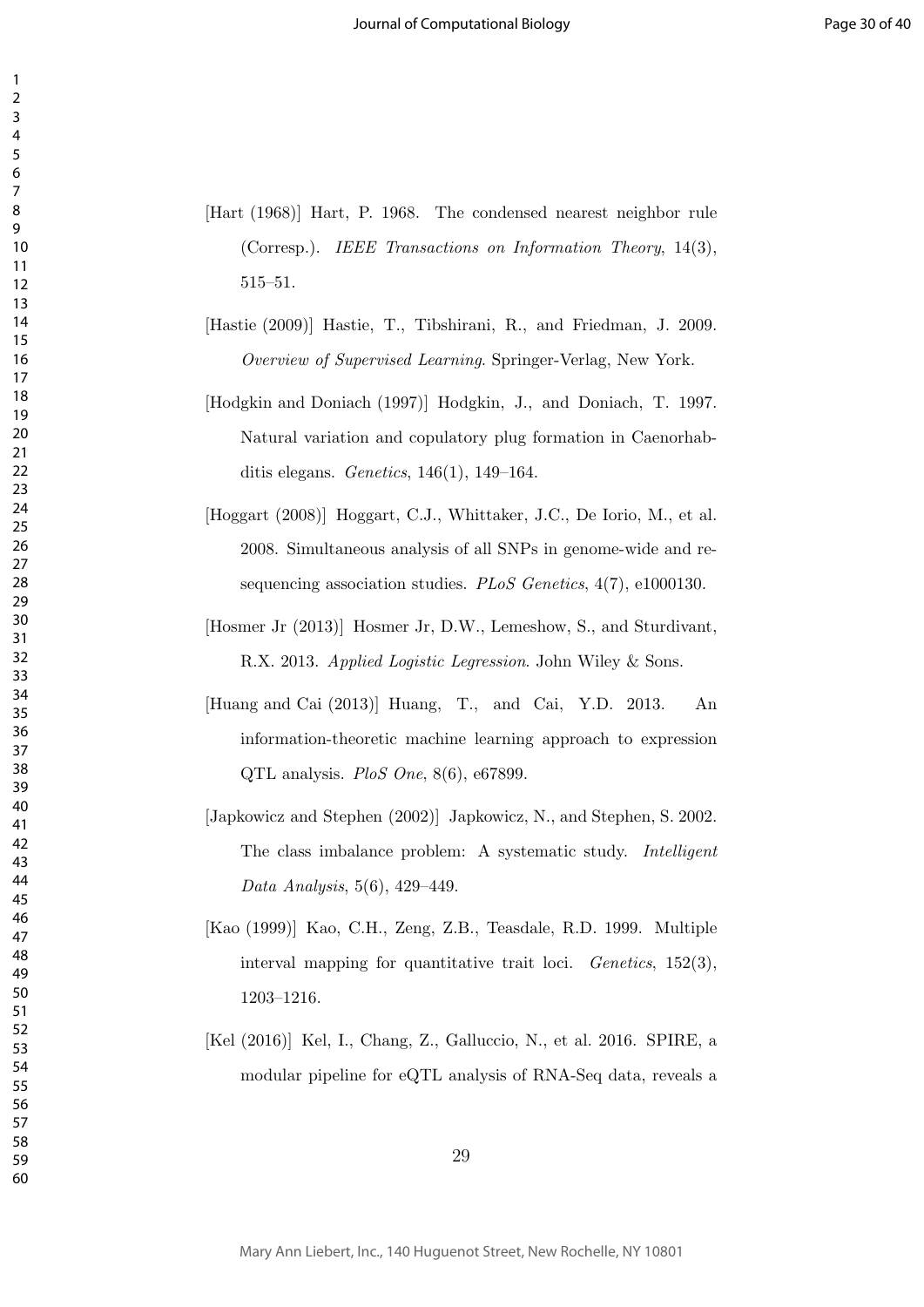regulatory hotspot controlling miRNA expression in C. elegans. *Molecular BioSystems*, 12(11), 3447–3458.

- [Kubat and Matwin (1997)] Kubat, M., and Matwin, S. 1997. Addressing the curse of imbalanced training sets: one-sided selection, 179–186. *In* Fisher, D.M. eds. *International Conference on Machine Learning*, Morgan Kaufmann, Burlington.
- [Landwehr (2005)] Landwehr, N., Hall, M., Frank, E. 2005. Logistic model trees. *Machine Learning*, 59(1-2), 161–205.
- [Laurikkala (2001)] Laurikkala, J. 2001. Improving identification of difficult small classes by balancing class distribution. *Artificial Intelligence in Medicine*, 63–66.
- [Lee (2008)] Lee, S.H., van der Werf, J.H., Hayes, B.J., et al. 2008. Predicting unobserved phenotypes for complex traits from wholegenome SNP data. *PLoS Genetics*, 4(10), e1000231.
- [Leek and Storey (2007)] Leek, J.T., and Storey, J.D. 2007. Capturing heterogeneity in gene expression studies by surrogate variable analysis. *PLoS Genetics*, 3(9), e161.
- [Loh (2011)] Loh, W.Y. 2011. Classification and regression trees. Wi*ley Interdisciplinary Reviews: Data Mining and Knowledge Discovery*, 1(1), 14–23.
- [Merelli (2013)] Merelli, I., Calabria, A., Cozzi, P., et al. 2013. SNPranker 2.0: a gene-centric data mining tool for diseases associated SNP prioritization in GWAS. *BMC Bioinformatics*, 14(1), S9.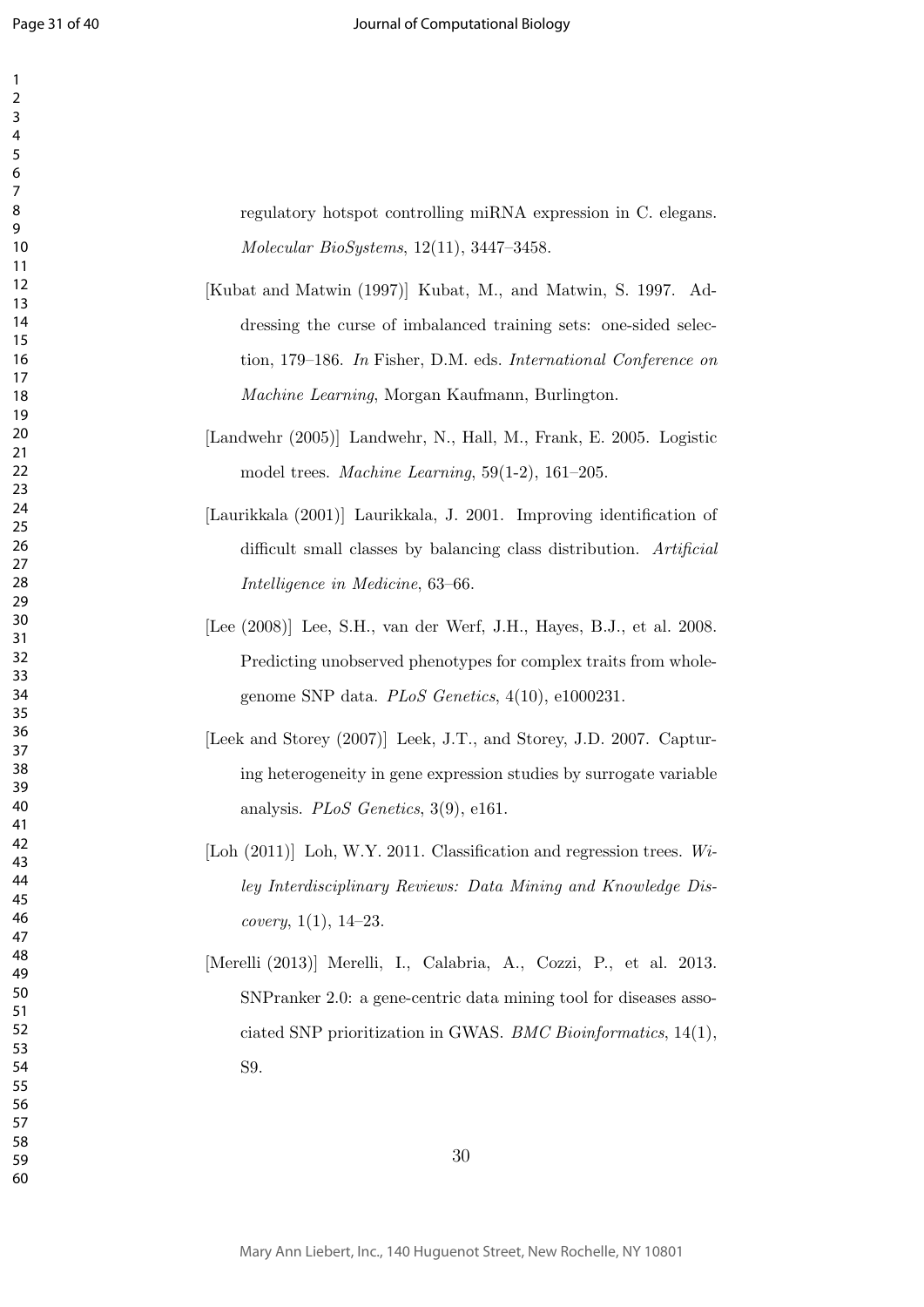- [Merelli (2015)] Merelli, I., Tordini, F., Drocco, M., et al. 2015. Integrating multi-omic features exploiting Chromosome Conformation Capture data. *Frontiers in Genetics*, 40, 1664–8021.
- [Michaelson (2010)] Michaelson, J.J., Alberts, R., Schughart, K., et al. 2010. Data-driven assessment of eQTL mapping methods. *BMC Genomics*, 11(1), 502.
- [Nguyen (2009)] Nguyen, G.H., Bouzerdoum, A., Phung, S. 2009. Learning pattern classification tasks with imbalanced data sets, 193–208. *In* Yin, P. eds. *Pattern recognition*, Vukovar, Croatia: In-Teh.
- [Rockman (2010)] Rockman, M.V., Skrovanek, S.S., and Kruglyak, L. 2010. Selection at linked sites shapes heritable phenotypic variation in C. elegans. *Science*, 330(6002), 372–376.
- [Shabalin (2012)] Shabalin, A.A. 2012. Matrix eQTL: ultra fast eQTL analysis via large matrix operations. *Bioinformatics*, 28(10):1353–1358.
- [Servin and Stephens (2007)] Servin, B., and Stephens, M. 2007. Imputation-based analysis of association studies: candidate regions and quantitative traits. *PLoS Genetics*, 3(7), e114.
- [Sumner (2005)] Sumner, M., Frank, E., and Hall, M. 2005. Speeding up logistic model tree induction, 675–683. *In* A. Jorge et al. eds. Knowledge Discovery in Databases: PKDD 2005. Springer-Verlag, Berlin.
- [Tomek (1976)] Tomek, I. 1976. Two modifications of CNN. *IEEE Trans. Systems, Man and Cybernetics*, 6, 769–772.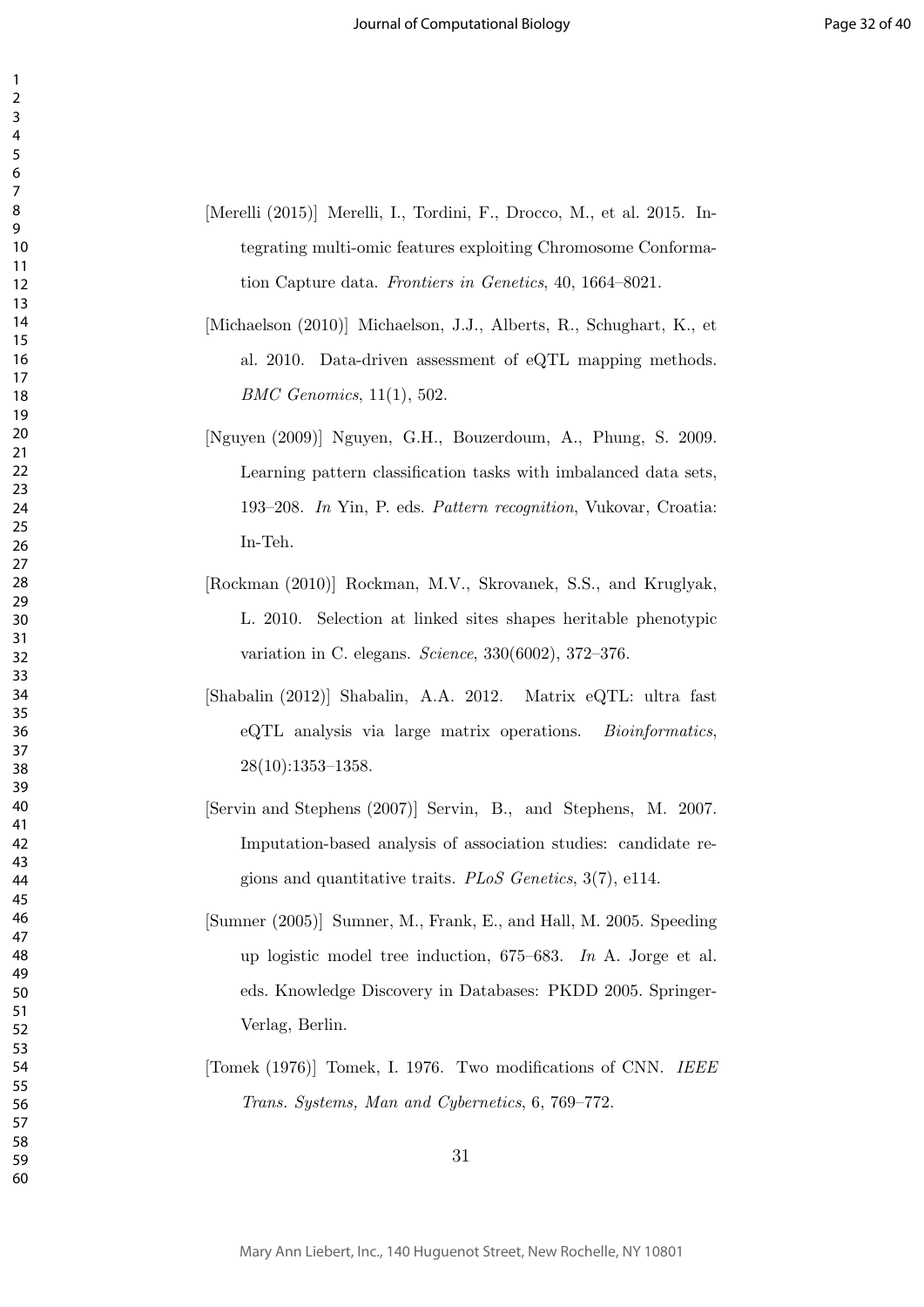- [Witten (2016)] Witten, I.H ., Eibe, F., Hall, M.A. et al. 2016. *Data Mining: Practical Machine Learning Tools and Techniques*. Morgan Kaufmann, Burlington.
- [Wright (2012)] Wright, F.A., Shabalin, A.A., and Rusyn, I. 2012. Computational tools for discovery and interpretation of expression quantitative trait loci. *Pharmacogenomics*, 13(3), 343–352.
- [Zeng (1993)] Zeng, Z.B. 1993. Theoretical basis for separation of multiple linked gene effects in mapping quantitative trait loci. *Proceedings of the National Academy of Sciences*, 90(23), 10972– 10976.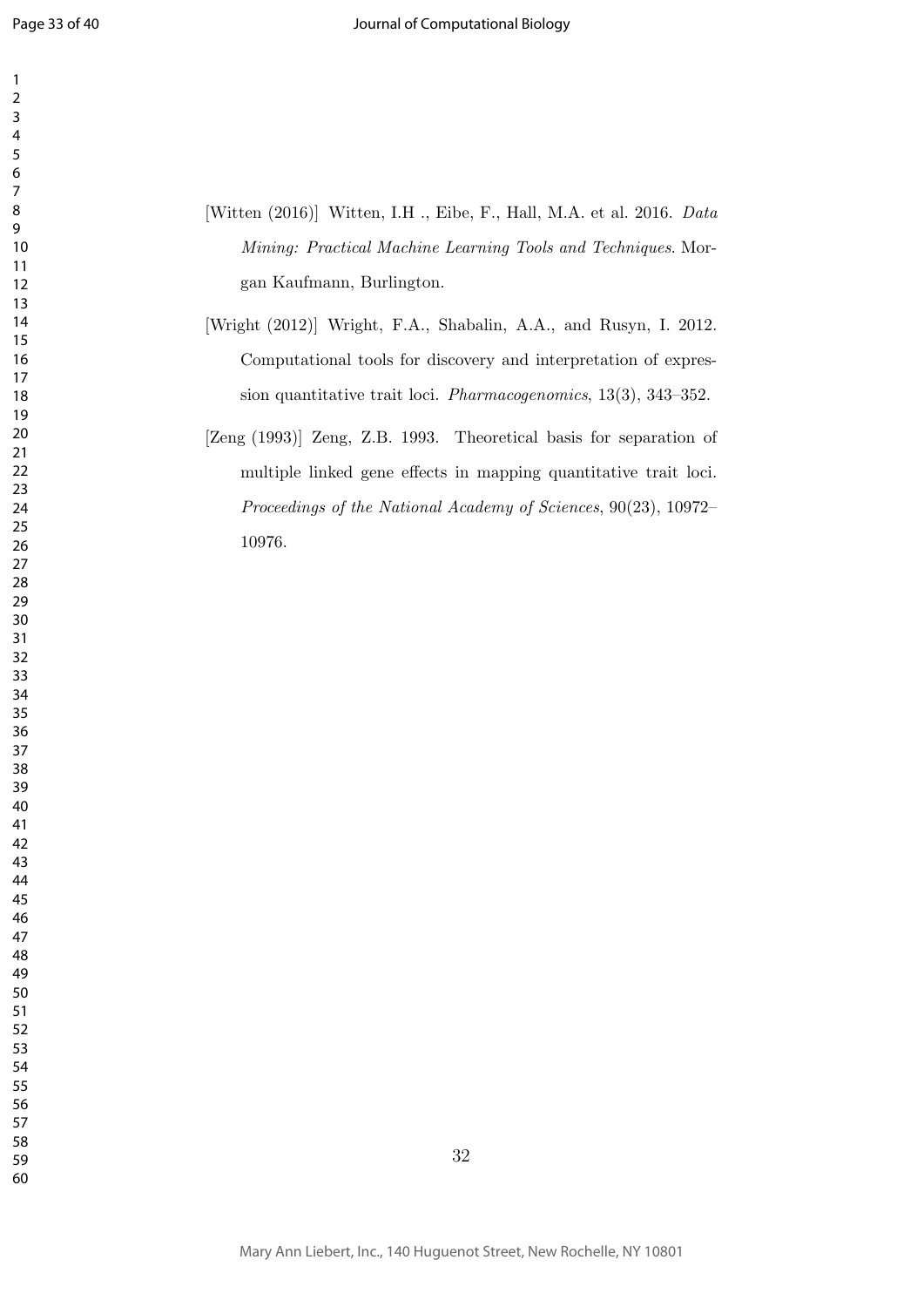|                    |                      | $\operatorname{Train}$ |        | Test      |        |
|--------------------|----------------------|------------------------|--------|-----------|--------|
| Dataset            |                      | Precision              | Recall | Precision | Recall |
|                    | Network1             | 0.971                  | 0.762  | 0.952     | 0.765  |
| DREAM <sub>5</sub> | Network2             | 1.000                  | 0.952  | 0.993     | 0.949  |
| SysGenA100         | Network3             | 1.000                  | 0.971  | 0.999     | 0.968  |
|                    | Network4             | 1.000                  | 0.971  | 1.000     | 0.971  |
|                    | Network5             | 0.999                  | 0.963  | 0.997     | 0.959  |
|                    | Network1             | 0.999                  | 0.918  | 0.997     | 0.916  |
| DREAM <sub>5</sub> | Network2             | 1.000                  | 0.904  | 1.000     | 0.910  |
| SysGenA300         | Network3             | 0.999                  | 0.916  | 0.998     | 0.911  |
|                    | Network4             | 1.000                  | 0.897  | 1.000     | 0.897  |
|                    | Network5             | 1.000                  | 0.902  | 0.998     | 0.901  |
|                    | Network1             | 1.000                  | 0.952  | 0.997     | 0.949  |
| DREAM <sub>5</sub> | Network2             | 1.000                  | 0.953  | 0.996     | 0.950  |
| SysGenA999         | Network3             | 0.998                  | 0.948  | 0.991     | 0.944  |
|                    | Network4             | 0.959                  | 0.914  | 0.904     | 0.895  |
|                    | Network <sup>5</sup> | 0.999                  | 0.931  | 0.997     | 0.931  |

Table 1: Classification performance on the training and test instances for datasets considered. Averages values of Precision and Recall over the 30 independent runs are reported for each of the 15 datasets.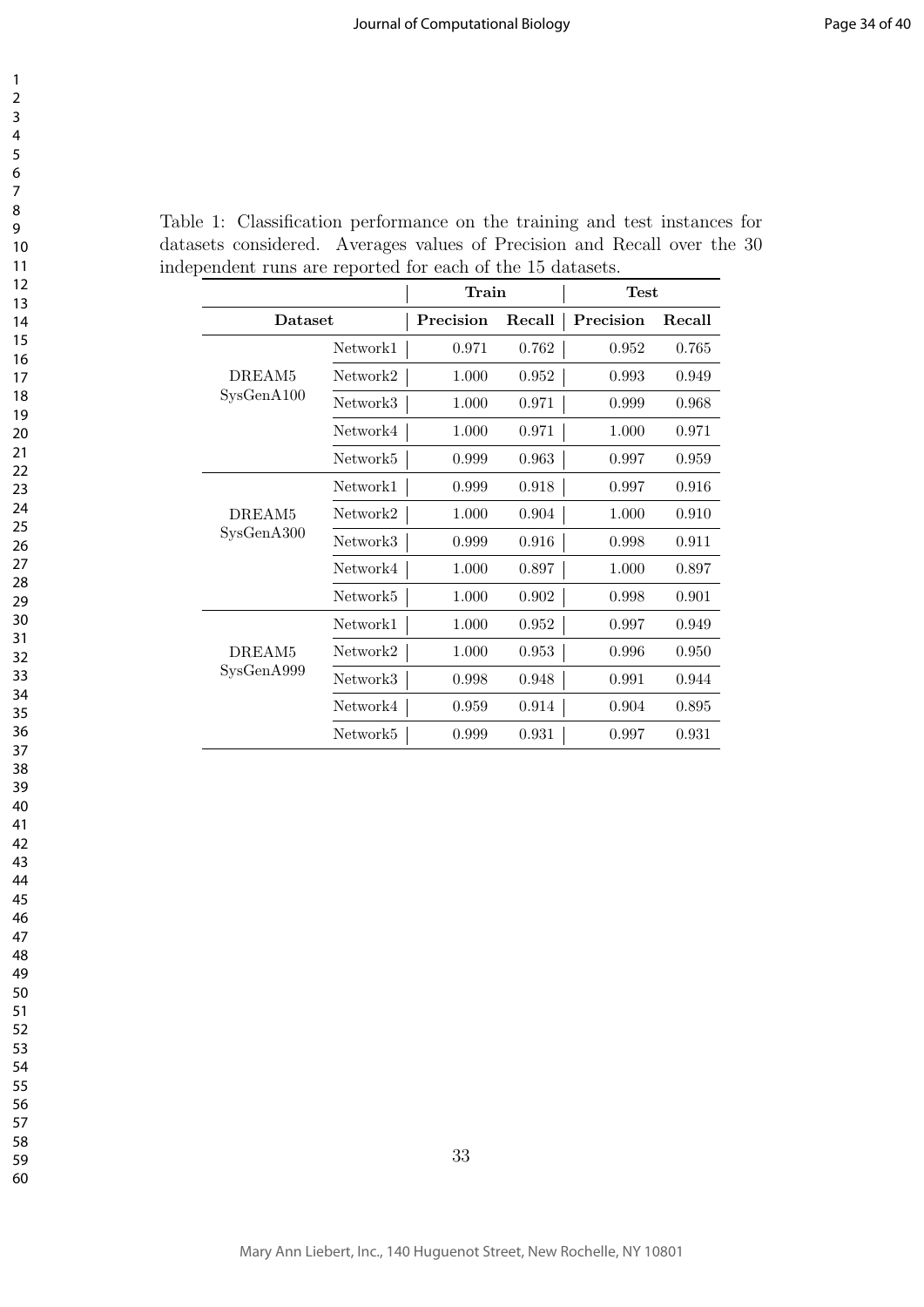| 1                                 |  |
|-----------------------------------|--|
| $\overline{2}$                    |  |
| 3                                 |  |
| 4                                 |  |
| 5<br>ŗ                            |  |
| 6                                 |  |
|                                   |  |
|                                   |  |
| 8                                 |  |
| 9                                 |  |
| 10                                |  |
| 1<br>1                            |  |
| 1<br>$\overline{c}$               |  |
| 3<br>1                            |  |
| 4<br>1                            |  |
| 15                                |  |
| 16                                |  |
| $\overline{z}$<br>1               |  |
| 18                                |  |
|                                   |  |
| 19                                |  |
| 20                                |  |
| $\overline{21}$                   |  |
| $^{22}$                           |  |
| 23                                |  |
| $^{24}$                           |  |
| 25                                |  |
| 26                                |  |
| $^{27}$                           |  |
| 28                                |  |
| 29                                |  |
|                                   |  |
| 30                                |  |
| $\overline{\phantom{0}}$          |  |
| 32                                |  |
| 33                                |  |
| 34                                |  |
| 35                                |  |
| 86                                |  |
| -<br>37                           |  |
| $\ddot{\mathrm{}}$<br>5           |  |
| 39                                |  |
| 40                                |  |
| 41                                |  |
| $\overline{4}$<br>2               |  |
|                                   |  |
| 4.<br>ξ                           |  |
| 44                                |  |
| 45                                |  |
| 46                                |  |
| 47                                |  |
| 48                                |  |
| 49                                |  |
| 50                                |  |
| 51                                |  |
| $\overline{\mathbf{5}}$<br>ľ<br>, |  |
| $\overline{\mathbf{S}}$<br>ľ<br>ξ |  |
|                                   |  |
| $\overline{5}4$<br>l              |  |
| 55<br>l                           |  |
| 56<br>l                           |  |
| 57<br>ľ                           |  |
| 58                                |  |
| ľ<br>59                           |  |

Table 2: Threshold values obtained with the machine learning classifier on each single tool. For each dataset we reported the threshold computed with the LMT classifier by considering the predictions of each tool/variant independently. Default values for each prediction tool/variant are shown in parentheses.

|                    |          | MatrixEQTL      |                  | mRMR     | R/dtl     |           |
|--------------------|----------|-----------------|------------------|----------|-----------|-----------|
| Dataset            |          | ANOVA<br>(0.05) | Linear<br>(0.05) | (0)      | EM<br>(2) | HК<br>(2) |
|                    | Network1 | 0.000179        | 0.000195         | 0.111    | 1.92866   | 2.36070   |
| DREAM <sub>5</sub> | Network2 | 0.000185        | 0.000240         | 0.108    | 4.87492   | 5.47845   |
| SysGenA100         | Network3 | 0.000169        | 0.000135         | 0.125    | 0.12500   | 0.10672   |
|                    | Network4 | 0.000184        | 0.000223         | 0.118    | 0.00011   | 0.08902   |
|                    | Network5 | 0.000223        | 0.009998         | 0.152    | 1.67575   | 1.47080   |
|                    | Network1 | 0.000144        | 0.000136         | 0.118    | 6.23438   | 7.07576   |
| DREAM <sub>5</sub> | Network2 | 0.000150        | 0.000279         | 0.040    | 5.21553   | 6.20687   |
| SysGenA300         | Network3 | 0.000178        | 0.000175         | $\theta$ | 5.27126   | 5.81573   |
|                    | Network4 | 0.000247        | 0.000215         | 0.033    | 4.50471   | 5.16540   |
|                    | Network5 | 0.000246        | 0.000332         | 0.029    | 4.25885   | 0.02900   |
|                    | Network1 | 0.000143        | 0.000163         | 0.159    | 8.66660   | 10.83790  |
| DREAM <sub>5</sub> | Network2 | 0.000219        | 0.000137         | 0.067    | 4.66071   | 5.11208   |
| SysGenA999         | Network3 | 0.000123        | 0.000253         | 0.038    | 7.13816   | 7.81666   |
|                    | Network4 | 0.000220        | 0.000281         | 0.015    | 8.32116   | 3.88823   |
|                    | Network5 | 0.000344        | 0.000310         | 0.153    | 6.44104   | 7.26180   |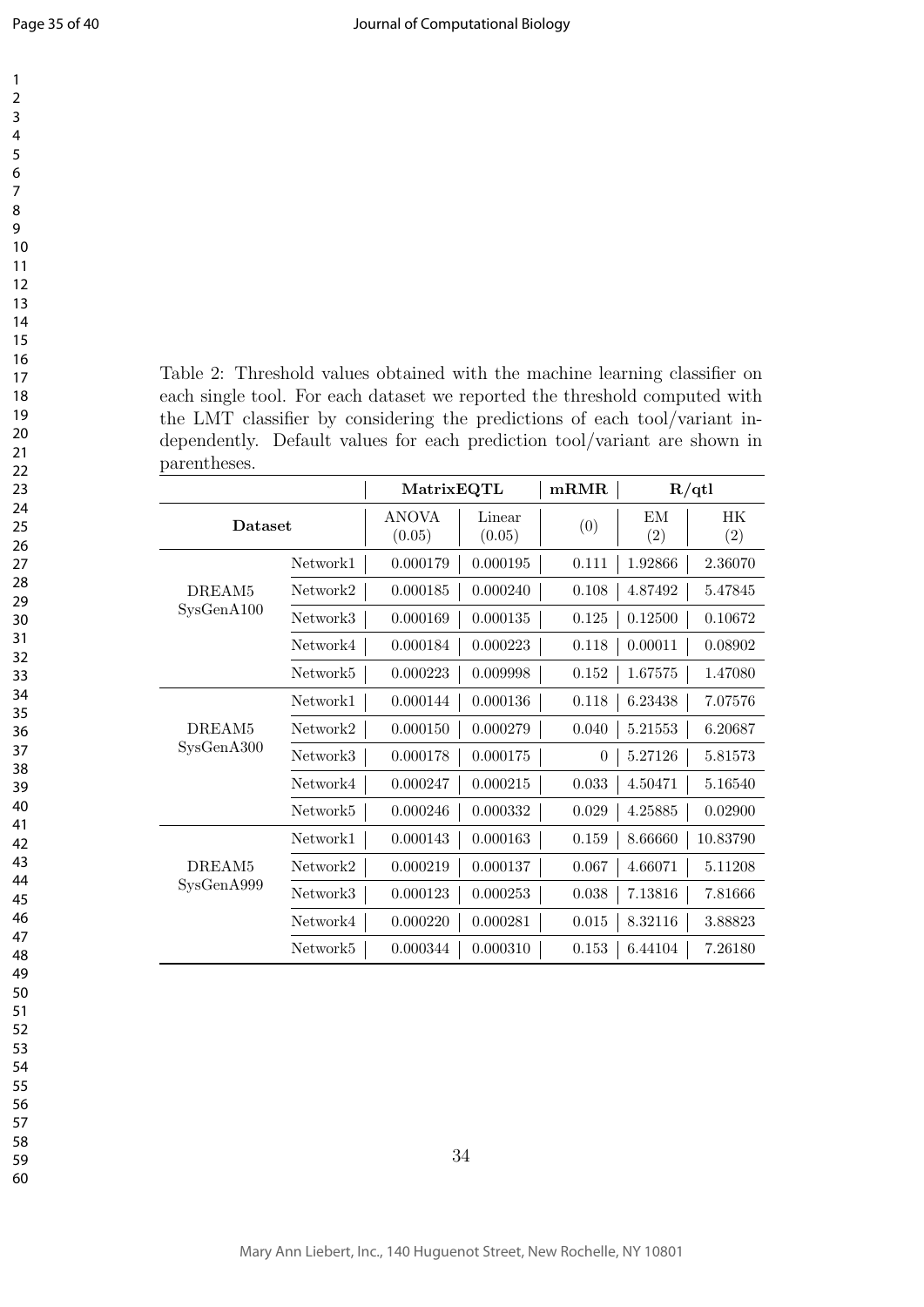Table 3: Experimentally validated eQTL predictions for the C. elegans dataset. For each prediction miRNA and QTL coordinates are reported, and also the support interval of the miRNA. Predictions are sorted according to the expression fold change calculated using ddCT values on the results of qPCR validation.

| miRNA                      |              |          | $\operatorname{QTL}$ |          | Support      | Exp. Fold |
|----------------------------|--------------|----------|----------------------|----------|--------------|-----------|
| $\mathop{\rm Id}\nolimits$ | $_{\rm Chr}$ | Pos      | ${\rm Chr}$          | Pos      | Interval     | Change    |
| $\min$ -799                | Х            | 8600630  | X                    | 8665271  | [124, 132]   | 12.441    |
| mir-8201                   | 4            | 6294591  | 4                    | 6544139  | [969, 978]   | 3.88      |
| $\lim -4$                  | 2            | 5902266  | 5                    | 16623881 | [1390, 1390] | 3.06      |
| mir-4932                   | 1            | 9512352  | 5                    | 6259748  | [1238, 1239] | 2.115     |
| $\min$ -787                | X            | 11294680 |                      | 14267212 | [457, 462]   | 1.905     |
| mir-4936                   | 3            | 3249194  |                      | 1563141  | [271, 280]   | 1.857     |
| $\min-242$                 | 4            | 4274287  | 4                    | 4265784  | [944, 945]   | 1.848     |
| $\min$ -793                | Χ            | 13857930 | 1                    | 11722283 | [419, 424]   | 1.823     |
| $\min-357$                 | 5            | 8580573  | 4                    | 13532205 | [1078, 1078] | 1.61      |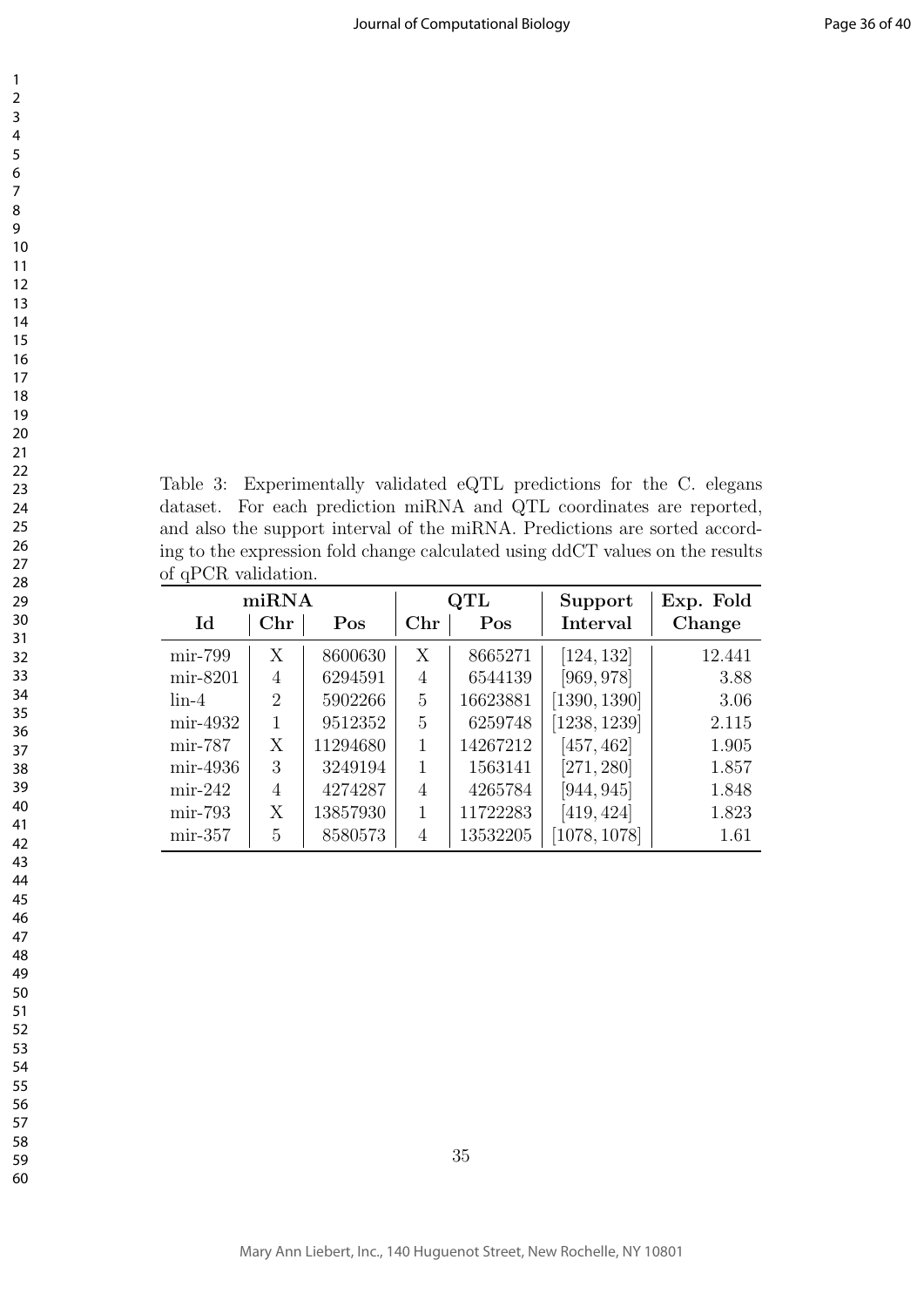

Figure 1: Example of the distribution of instances in a two-class dataset: stars denote instances in the minority class, circles denote instances in the majority class.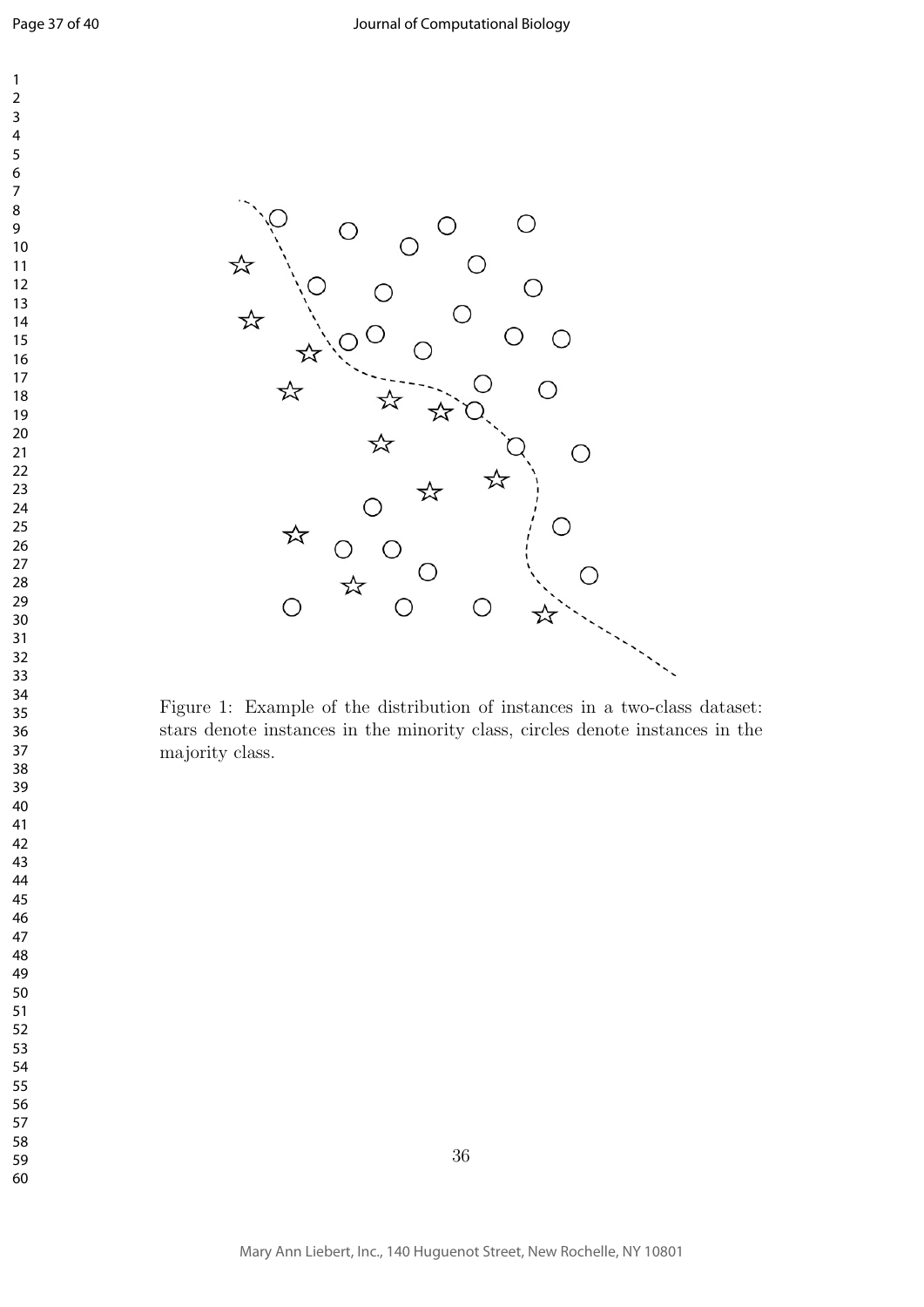



Figure 2: Graphical presentation of the LMT learning algorithm.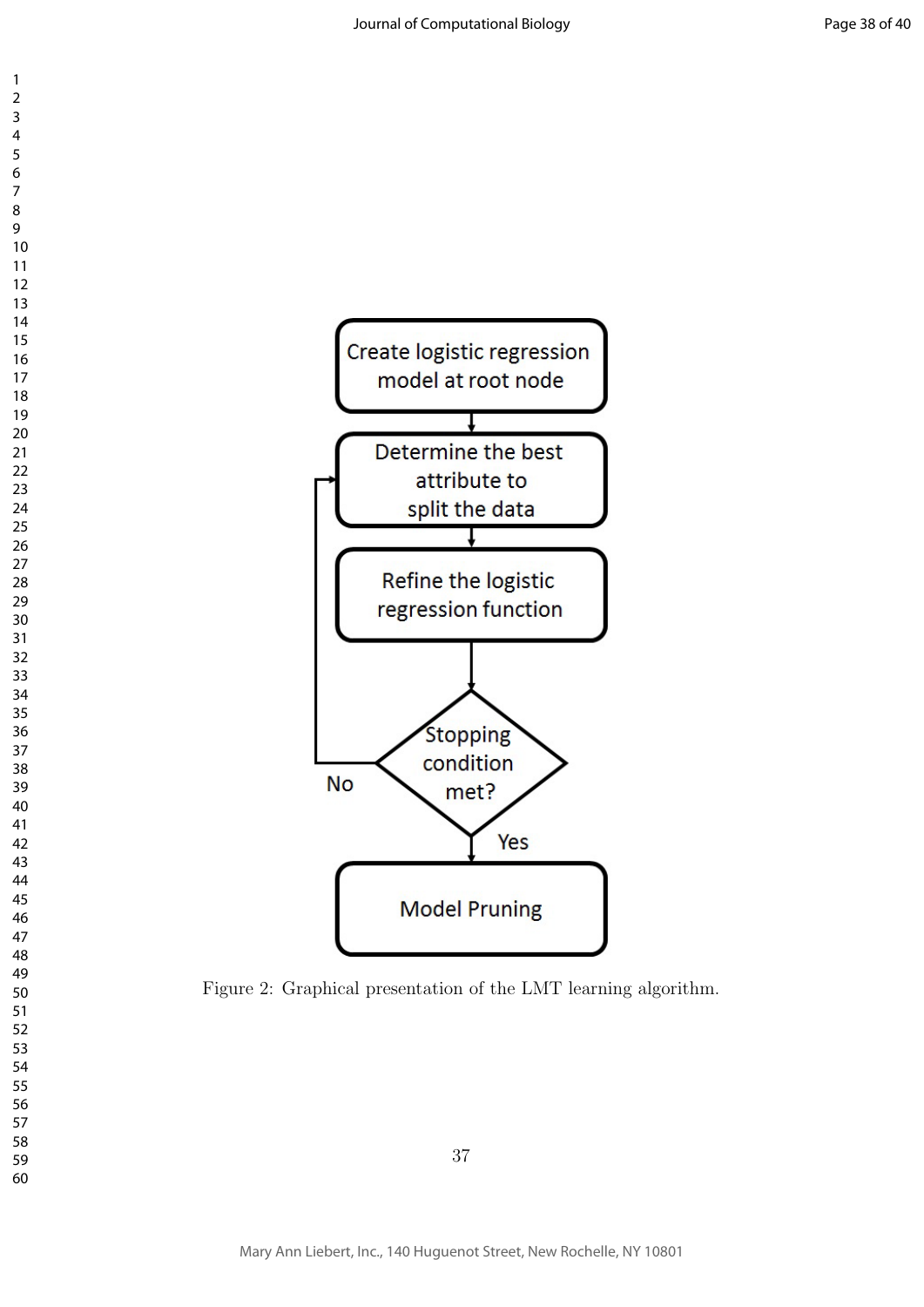



Figure 3: Scatter plots showing the precision and recall achieved by each considered tool/variant with *suggested* threshold values (rows) on the 30 independent runs of the 15 DREAM5 datasets, split by sample size (columns). Colors highlight the two sets: Training (red) and Test (light blue).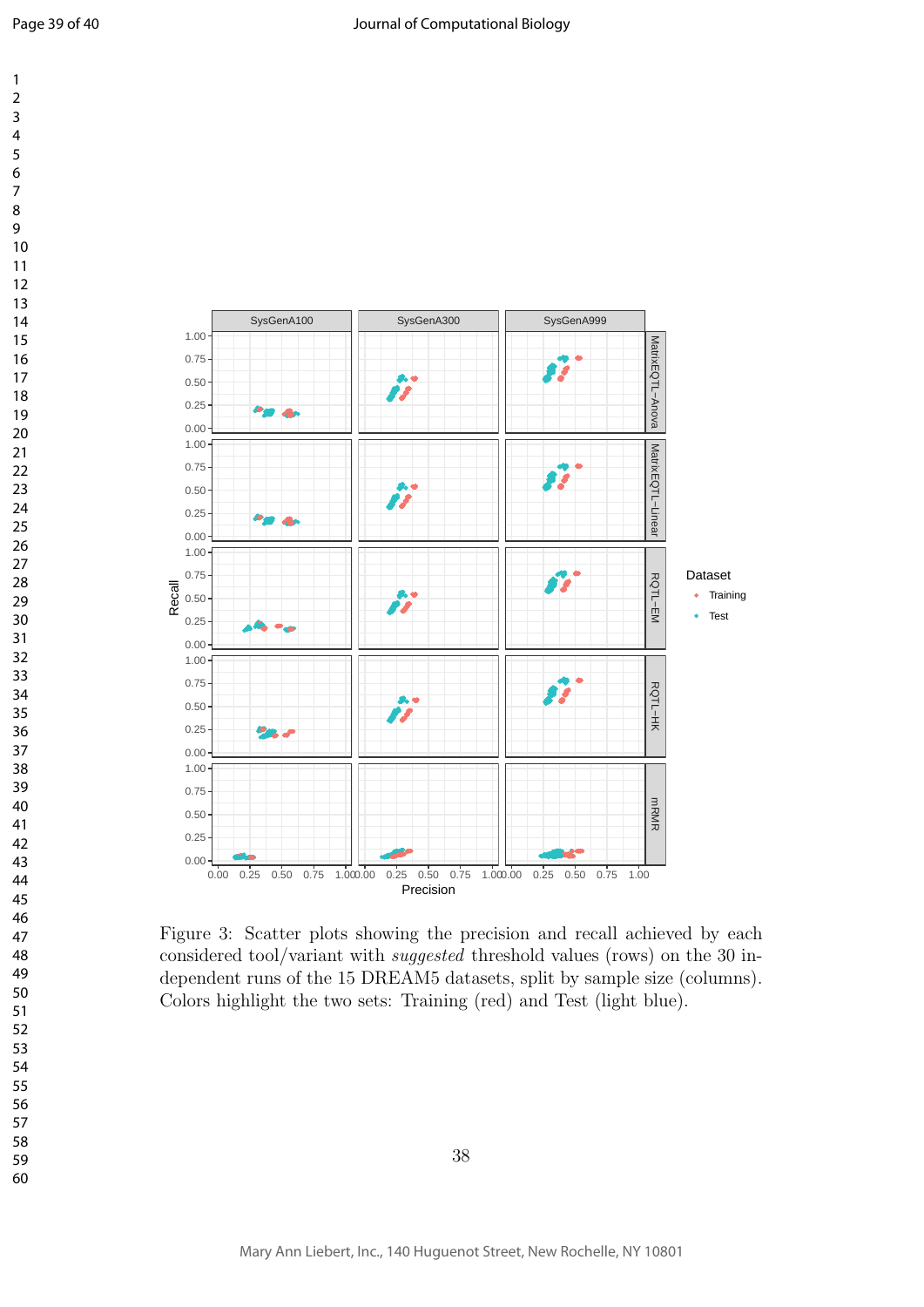



Figure 4: Scatter plots showing the precision and recall achieved by each considered tool/variant with *optimal* threshold values (rows) on the 30 independent runs of the 15 DREAM5 datasets, split by sample size (columns). Colors highlight the two sets: Training (red) and Test (light blue).